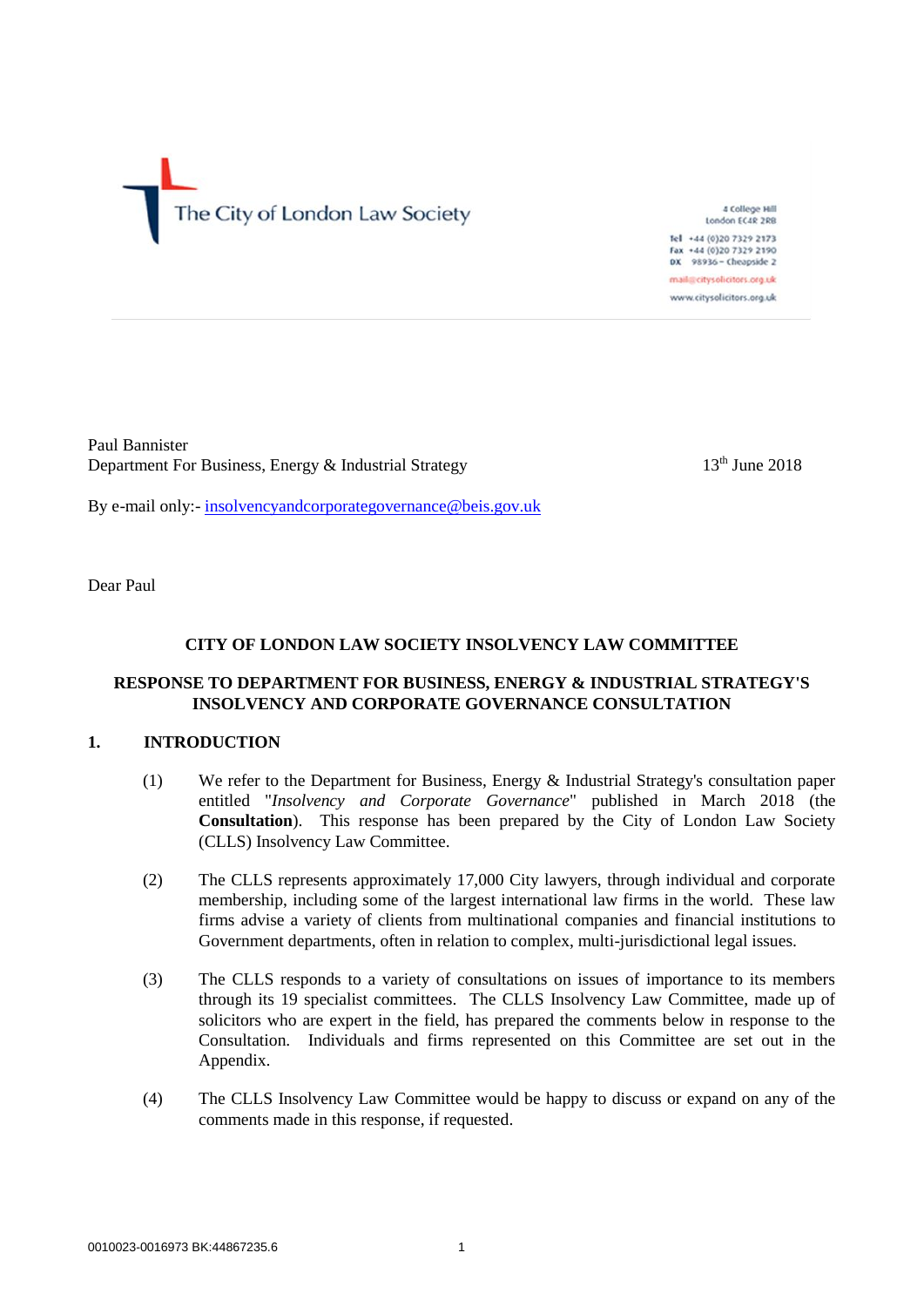(5) Before answering the specific questions posed in the Consultation, we set out below in a summary the key conclusions we have reached together with some considerations which apply to all parts of the Consultation equally.

# **2. SUMMARY**

- (1) We do consider it important that UK insolvency law should be improved where and when possible and that it should not be allowed to rest on its laurels. On the other hand, we also consider that there should be no rush to judgement when new insolvencies hit the headlines. A number of recent insolvencies in the UK have attracted considerable attention – cases such as BHS and Carillion - but it should be borne in mind that the latter insolvencies have not yet run their course and indeed may be outliers among insolvencies generally. We would caution against implementing reforms without giving detailed consideration to their potential implications for both other complex corporate insolvencies and financing structures generally.
- (2) We would also encourage the Insolvency Service, if time and resources are available in relation to the area of insolvency reform, to progress its May 2016 consultation on corporate insolvency (which the CLLS Insolvency Law Committee responded to). We would be concerned if the current Consultation were to divert focus from the significant reforms proposed in the 2016 consultation.
- (3) There is a risk that the proposals contained in the current Consultation will give rise to unintended consequences and create legal and commercial uncertainty. Problems – such as conflicts of interest – will arise, creating more difficulties than the issues the proposals are designed to address. In the great majority of instances, remedies are already broadly available on the statute book or at common law. For these (and other) reasons we are not supportive of the proposals regarding sales of companies in distress and value extraction schemes.
- (4) We do agree in principle that action should be taken to prevent directors from avoiding liabilities and scrutiny by dissolving their companies. We support the proposal in the Consultation to increase the powers of the Secretary of State. There is still an outstanding question as to how related investigations will be funded.
- (5) The key question is why, if legal remedies are already broadly available, there is a perception that they are not being used or that they otherwise lack the necessary "teeth". This may, in part, be related to difficulties in obtaining the necessary funding, but, with respect to value extraction schemes in particular, there may be ways to tighten – and hence make more effective – existing legislation. We consider that making the subtle, but significant, amendments suggested in our response below would be much preferable to making of dramatic changes with the attendant risks and commercial uncertainty that this entails.
- (6) Many sections of the Consultation focus on perceived shortcomings in the conduct of directors of companies. In short, and for the reasons we give, we think production of codes of conduct and good practice guides would be preferable to heavy-handed legislation.
- (7) There are also questions relating to the scope of the proposed reforms. It is not clear, for example, whether the proposals in the Consultation are intended to apply only to companies or whether they would also apply to other bodies such as partnerships. Also would the intention be for them to apply to all sectors, including banks, insurance companies and charities?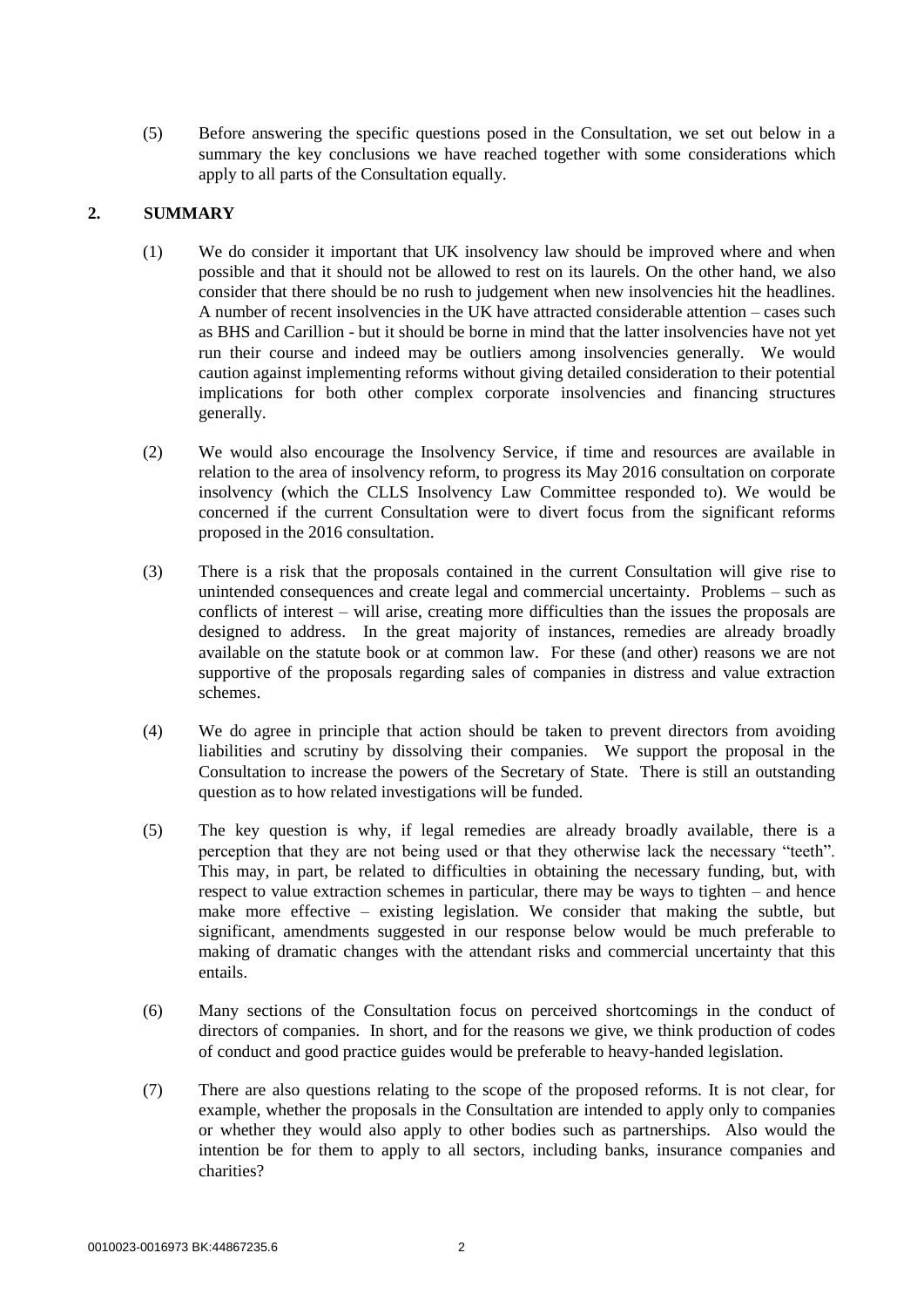(8) Even amongst companies, it is not clear from the Consultation whether the reforms are intended to apply to foreign companies, and, if so, which foreign companies. In our view, the Consultation fails to consider the broader implications of the reforms on complex, multinational groups which may have subsidiaries and holding companies in a number of different jurisdictions. How, for example, would the proposal to impose liability on the directors of a parent company when selling an English subsidiary work in practice where the parent is a foreign company (with directors subject to local laws governing their directors' duties)? This is a potentially significant issue, both because groups of companies which include foreign corporations are not uncommon and because the consultation expresses concerns that the proposed provisions should not be open to "easy avoidance" - if foreign companies were to be excluded, for understandable reasons, one unintended consequence might be the development of artificial structures, involving offshore or foreign companies, to avoid the impact of the proposed provisions.

#### **3. SALES OF BUSINESSES IN DISTRESS**

#### **Q1. Do you think there is a need to introduce new measures to deal with the situation outlined?**

#### SUMMARY

In short, we do not think that there is a need to introduce new measures. The current framework set out in the Insolvency Act 1986 (the **IA**), the Company Directors Disqualification Act 1986 and the common law governing directors' duties provide a framework that, if used properly, can deal with directors (or shadow directors) who behave improperly and can hold them to account. In addition, the Pensions Act 2004, already creates a specific framework for addressing such issues and the ability to protect the interests of beneficiaries in relation to a defined benefit pension scheme. This has been illustrated by the Pensions Regulator in procuring some financial redress in the case of BHS and settlement with Sir Philip Green. We believe that the risk of unintended consequences with the introduction of the new measures is much greater than the supposed benefits of the reforms.

We also believe that the two fundamental assumptions which appear to underlie the proposed new measure are incorrect. Firstly, it is assumed that the sale of a subsidiary would have adverse consequences for the subsidiary in question, but this is not necessarily the case. The sale itself is neutral for the subsidiary. If there are adverse consequences then these will result from the subsequent actions of the new owner, such as a refusal to provide the same level of financial support as the previous owner. This leads to the second incorrect assumption, namely that, faced with such actions, the subsidiary has a passive role. This is not the case. The subsidiary's directors will need to consider carefully the impact of the sale on the company and its stakeholders. If the directors of an insolvent subsidiary were not satisfied that it had a viable future going forward, and the purchaser was unable to address their concerns, then (whatever the views of the previous owner or the purchaser) those directors would need to consider whether it would be appropriate to initiate formal insolvency proceedings (potentially immediately after the sale was completed).

This leads to a further concern with the proposed new measure, in that it is unclear how it would interact with existing laws and, in particular, the wrongful trading regime under Section 214 IA. Specifically, if liability were to be imposed on the directors of the parent company because it was apparent that the subsidiary's creditors would have been better off, had it entered into a formal insolvency procedure instead, how could the directors of that subsidiary avoid liability, whether under Section 214 IA or their other fiduciary or other statutory duties, if they decided to continue trading, rather than file for insolvency?

The Consultation expresses considerable concern about the current standards of conduct of company directors. Assuming these worries are well founded, it is not going to assist directors to comply with their duties if they are made materially more complex. It would be most unfortunate if, in the face of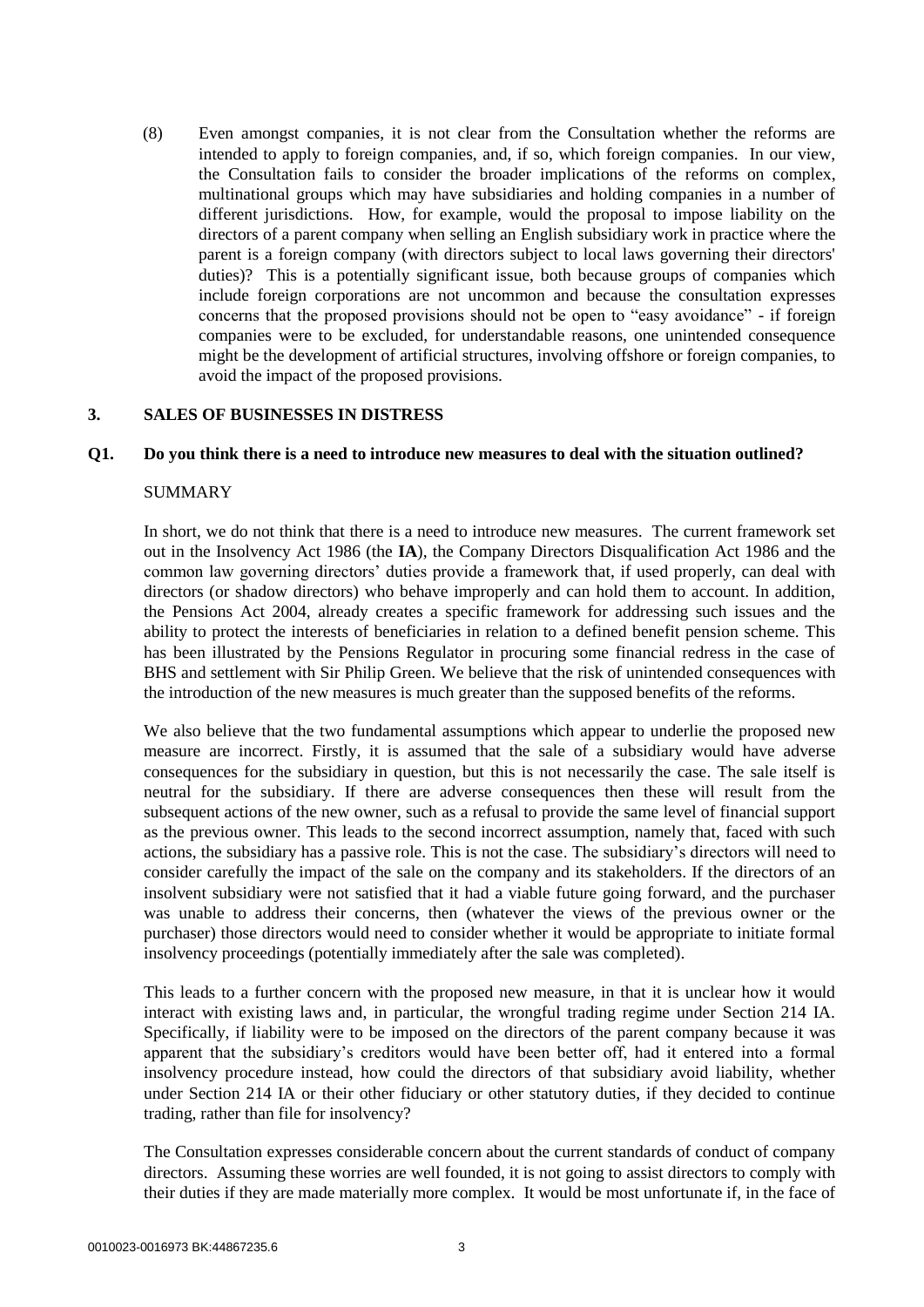uncertainty, directors became more inclined to put their companies into a formal insolvency procedure as the least risky option as they perceive it. Germany is a good example in this regard: concerns about personal or even criminal liability often result in the directors of German subsidiaries having to file for insolvency proceedings at an early stage, thus risking a potential rescue of the group as a whole. Formal insolvency invariably diminishes returns to stakeholders and may result in business break-up.

We do however recognise that, currently, not all actions that could be taken against directors are necessarily taken. This is often due to a mixture of lack of funding for officeholders to pursue actions and/or a lack of resources at government level as regards disqualification proceedings. Adding new tools to the existing toolbox will not change the resources available. Given that the Consultation stresses that directors would only suffer penalties in "exceptional situations", we assume that the government's intention would be to rest the burden of proof with the officeholder (although the Consultation does not make this clear). This may be a reason why an officeholder would in any event be more inclined to pursue one of the existing remedies against a director rather than use a new measure.

We further note that if actions at a subsidiary level give rise to potential claims at the parent level (e.g. under the current framework for pensions under the so called "moral hazard" powers or under contractual arrangements, such as guarantees) then the parent company board will already be taking the interests of the subsidiary into account as part of its own decision-making. We wish to emphasise that under the current framework directors of subsidiary companies do need to consider whether there is a reasonable prospect of avoiding an insolvent liquidation and to act to protect the interests of creditors. Further, to the extent that a parent company acts as a shadow directordirecting and instructing the subsidiary board - then the current legal regime can hold the parent to account and to make it liable for loss caused.

We also recognise that there are directors who are not sufficiently aware of their duties and may not have the benefit of appropriate legal advice. Rather than introducing more measures that deal with situations after the fact, we would welcome proposals directed to ensuring that directors are better equipped to do their job – and that therefore a positive learning framework is established. As an example, a non-binding best practice guide for directors could be put in place. This could include best practice on a sale of subsidiaries. Such best practice could also include an emphasis on appropriate record keeping: who are the directors of each entity in the group, the details of intercompany loans and guarantees. This would enable directors of each company to have a more informed view of who the relevant stakeholders are for each company and lead to better and more informed decision-making. It may also be appropriate in such guidance to highlight that in certain circumstances a board of directors should give careful consideration as to whether it would be appropriate to have an independent director on the board – one who is not involved in other aspects of the company's parent activities or those of other subsidiaries. In other circumstances it could be appropriate (and the guidance could emphasise this) that a board of a subsidiary company ought to receive independent legal advice in relation to matters such as a sale of its shares.

These suggested measures should make directors feel better equipped to deal with difficult decisionmaking. It would lead to more deal certainty and a more predictable regime as well as making sure that directors are properly aware of the responsibilities that they are discharging. Please see also our replies on the corporate governance questions below.

## CURRENT LEGAL FRAMEWORK

The proposal to make directors of holding companies that have a controlling interest in another large private or unlisted public company liable for losses following a sale of the group subsidiary raises a number of concerns.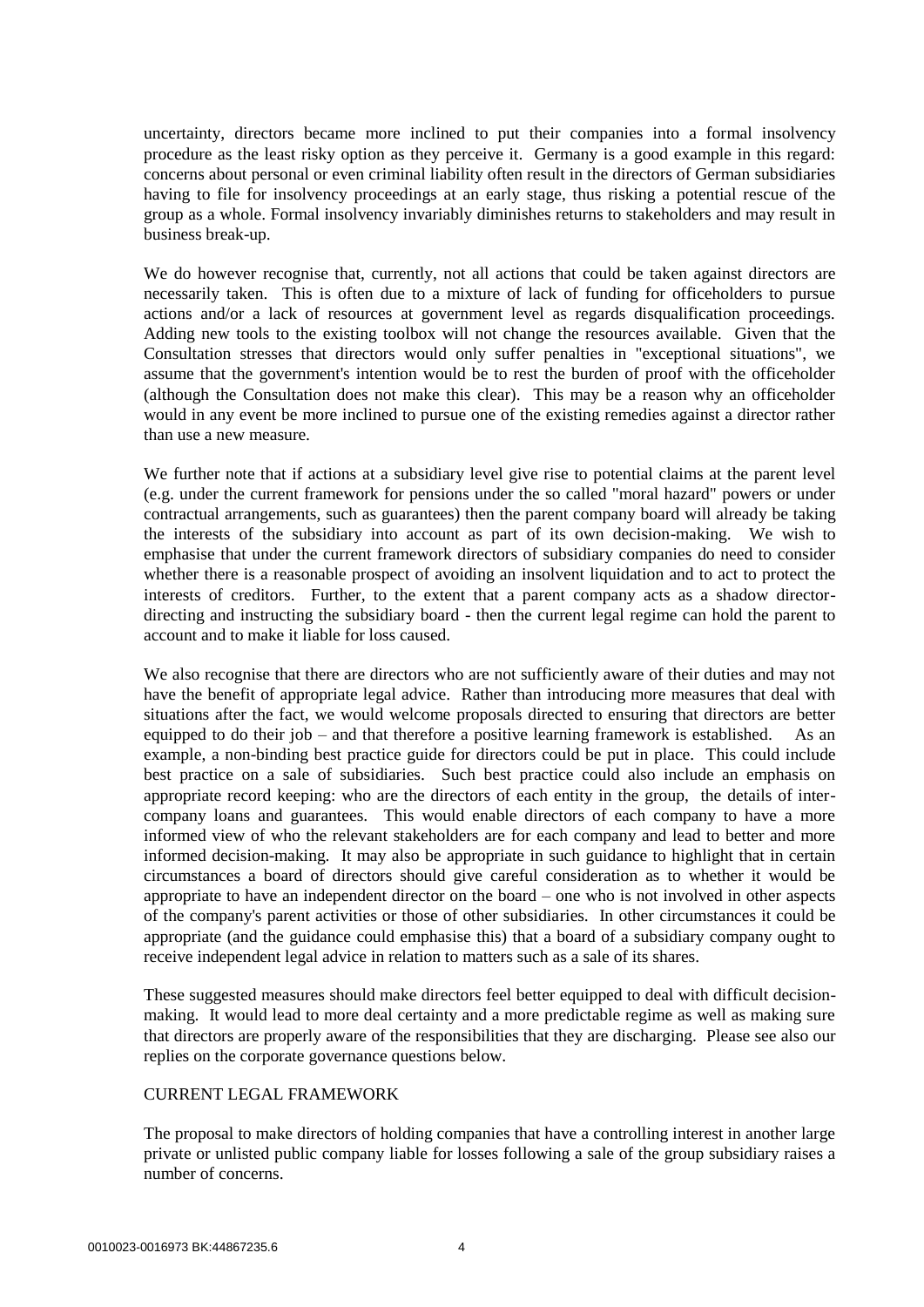Under current law, a director owes his or her duties to the company of which he or she is a director. Section 172 of the Companies Act 2006 (the **CA 2006**) sets out that a "director of a company must act in the way he considers, in good faith, would be the most likely to promote the success of the company for the benefit of its members as a whole". In doing so, a director must have regard to the factors set out in section  $172(1)(a)$  to (f). The CA 2006 then specifically deals with the situation where a company's financial performance has deteriorated and where the directors' attention must shift from the duty to promote the success of the company for the benefit of its members to consider or act in the interests of its creditors (section 172(3)).

The current regime is based on the fundamental tenet of English corporate law that each company has its own legal personality and is separate from other entities of the group. The shift from a focus on its shareholders to a focus on its creditors is long-established at common law and is a key aspect of English insolvency and restructuring law.

The proposal to make a director of a holding company liable for losses incurred by creditors of a subsidiary will be a major inroad into the framework of both corporate and insolvency law. We deal with certain aspects of the proposal here. We also have concerns regarding the conflicts of interest for directors inherent in the proposal and we address those in our answer to Question 2.

## DOES THE SALE ITSELF HAVE AN ADVERSE CONSEQUENCE?

The Consultation assumes that a sale of a subsidiary can have adverse consequences on the subsidiary. This is in fact not the case. A sale is neutral for the subsidiary. If there are adverse consequences, then these may stem from the new owner taking the business in a different direction or reduced support which could have an impact on the subsidiary's stakeholders. It is however not the sale as such that has caused any prejudice  $-$  it is the actions taken after the sale. We note that items such as the continued financial or other support by a parent company to its subsidiary are not a legal entitlement on the part of the subsidiary and a number of factors will influence a parent company's decision on such continued support. One of these may be that after a sale such support will no longer be provided, but it could equally be that the parent company reviews such provision of support independently of any sale.

## RESPONSIBILITY AT SUBSIDIARY LEVEL

We also note that, on a sale, the company that is being sold (the target) will need to be involved to some degree. This brings the target company's own directors into the picture and they will need to consider carefully how the sale impacts the target and its stakeholders. Directors of the subsidiary are responsible for new arrangements after the sale, such as new financing arrangements or new contractual relationships. They will continue to be responsible for making such decisions and assessing whether the continuation of the business is in the best interests of its stakeholders. We would be supportive of a culture of openness whereby a target company's board of directors is encouraged to express concerns where there are any. It will likely be their duty to do so. We note (as mentioned above) that, where directors of a subsidiary are not taking their own decisions and a parent company is effectively taking the decisions on their behalf, a legal framework for holding shadow directors to account already exists and is available in these circumstances.

If there were to be a best practice guide for directors, this guidance could, for example, set out that on any sale the target board should be consulted and that the target board should be reminded to consider the effect of the sale on the target going forward and the factors that directors are to take into account in carrying out their duties and taking decisions, as set out in section 172 of the CA 2006.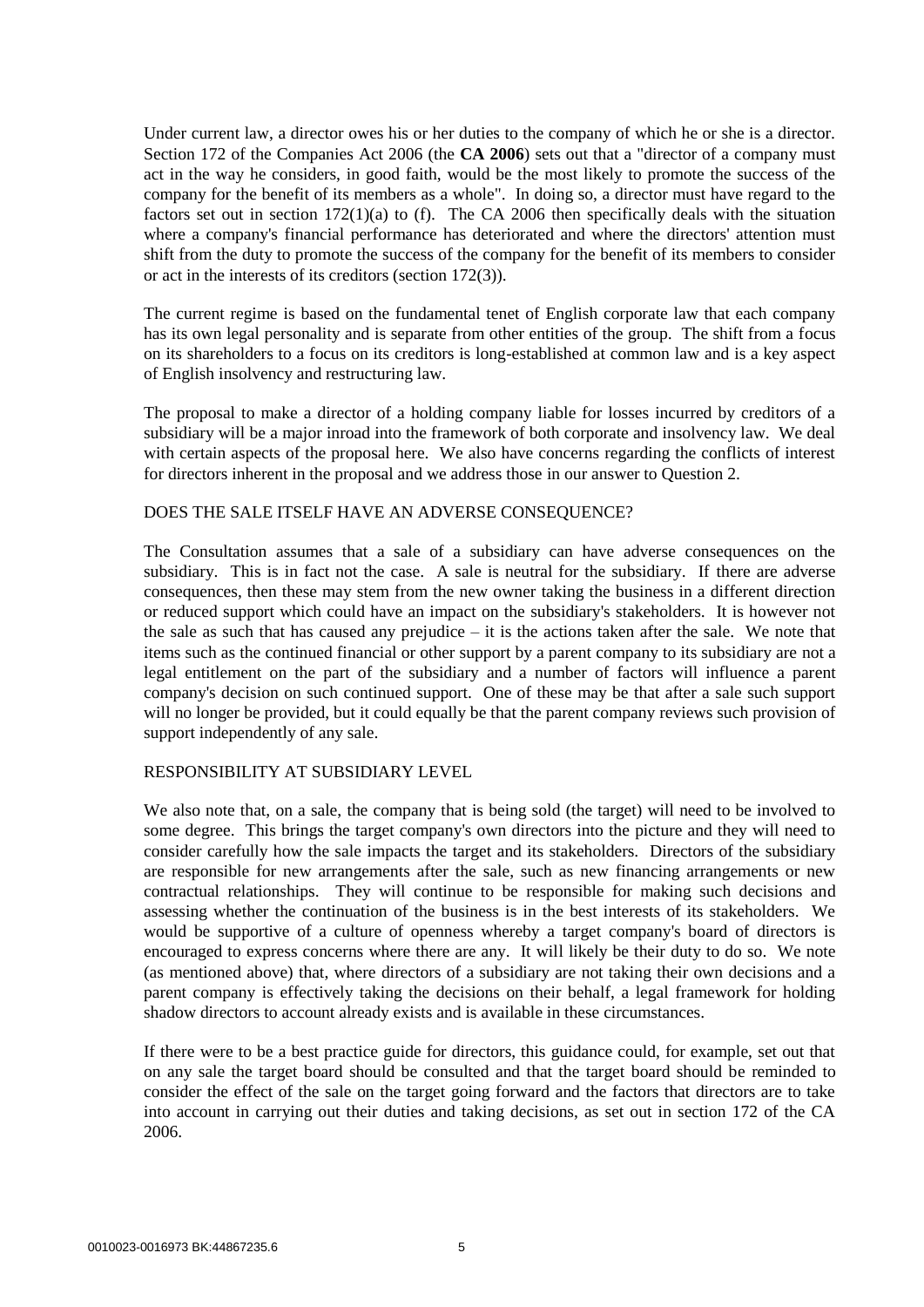#### JURISDICTION

The Consultation states that it would apply to directors, shadow directors, a person controlling a director and a person connected with a director of a "large" private or unlisted company. Given that large companies tend to be multinational it is unclear to us how the proposed measures would work where there is a foreign holding company or a foreign subsidiary involved. Is it intended that directors of a French holding company could be held to account in the UK should they authorise a sale of an English subsidiary which ultimately turns out to be prejudicial for the creditors of that English subsidiary? This raises difficult questions about how the foreign shareholders could be made accountable, and indeed what standard the directors of those foreign shareholders would be held to. It would be reasonable to anticipate that their local directors' duties (say, to act in the interests of the holding company's stakeholders) will clash with new English law duties to consider the subsidiary's creditors.

# VIABILITY OF THE MEASURES

In order to fall outside the scope of the proposed measures, directors of the holding company would need to rely on financial information provided by the purchaser of the subsidiary to assess the future viability of the business following the sale. What level of diligence would need to be required to be taken and who would bear the cost? Where a purchaser was unwilling to share any forecasts with the seller, the directors of the holding company might be more likely to place the subsidiary into an insolvency process as the best way to close off any risk. The holding company might consider a sale of the business (not the corporate entity) to the purchaser but, first, that might not be possible (for example if there are non-transferable licences or other assets) and, secondly, the price may drop, damaging returns to stakeholders.

#### OPEN TO ABUSE?

As the proposals are currently framed we see the potential for circumventing them whether this is by inserting a solvent subsidiary, using a foreign company structure or devising other artificial structures. While every system can be subject to abuse, in order to make the regime meaningful it would need to be very carefully drafted, making it complex for directors to understand and creating uncertainty for investors. Instead of introducing new legislation we would be supportive of best practice guidance which we consider would be likely to achieve a better outcome without the risk of unintended (but actually quite readily foreseeable) consequences.

**Q2. Should the new measures be limited to the sale of a subsidiary or should a new measure extend to any act procured by the parent (through its directors), which operates to the prejudice of the creditors of the subsidiary once that subsidiary is insolvent? Might such measures create material conflicts for directors? If so, how might they be resolved?** 

ACTS PROCURED BY THE PARENT WHICH OPERATE TO THE PREJUDICE OF THE SUBSIDARY

Given our significant concerns about the proposed measures we strongly believe that widening these to any acts procured by a parent which operate to the prejudice of the subsidiary's creditors would be further damaging. It would cause greater uncertainty for both directors and investors. While we do not believe that new measures as outlined in the proposal are necessary or desirable, if these are limited to a **sale** of a subsidiary, then directors of holding companies would at least know when potential liability could arise. If the measures were widened to acts procured by a parent which are prejudicial it would be sufficiently difficult to know when liability could arise to encourage highly defensive actions by directors and scare off investors. It would not encourage an entrepreneurial approach or culture. We further wish to reiterate that responsibility lies with the directors of the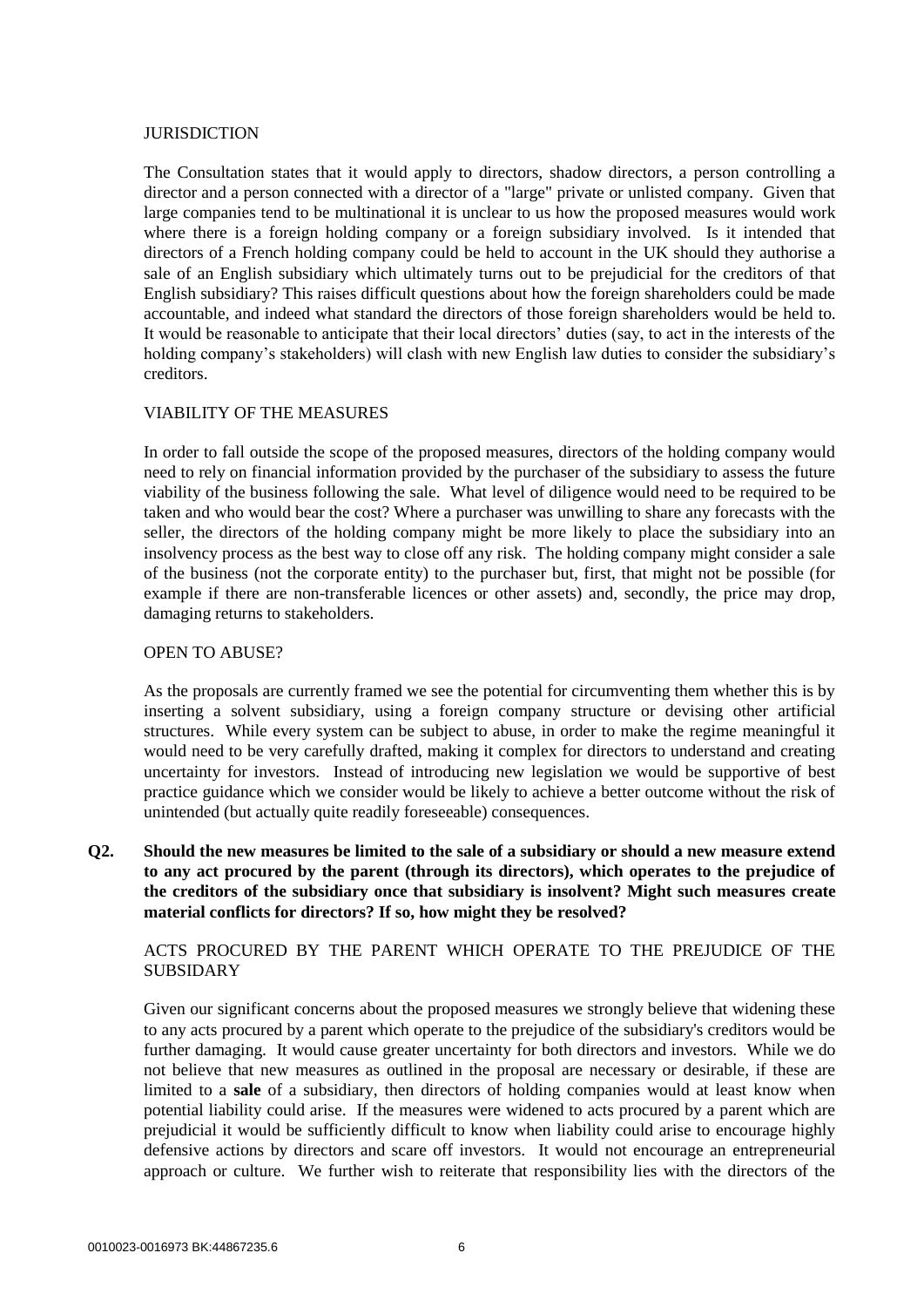subsidiary, who are responsible for considering whether the continuation of the business, for example, is in the best interests of the subsidiary's stakeholders.

Extending the regime to acts generally could also have the consequence of preventing a parent from ceasing to fund or provide other support to a dying subsidiary, even if it made little commercial sense to continue to provide such funding and continuation of such funding or support was not in the interests of other subsidiaries of the group. As a different example, a parent company may be prevented from placing contracts with other group members if those contracts could instead have been placed with the insolvent subsidiary (even if it made better commercial sense to place the contracts with the other group member). Lastly, extending the proposals in this way could prevent a parent from seeking repayment of an intercompany loan from a subsidiary or from charging for the provision of group services, even if it was contractually permitted to do so; all of which would cause intolerable conflicts of interests for the directors of the holding company.

We do not believe that a framework that is unclear and leaves directors exposed should be introduced. We are concerned that this would significantly hinder entrepreneurialism.

#### CONFLICTS OF INTEREST

The proposed measures give rise to a number of material conflicts for directors of a parent company if they could be held liable for losses suffered by a group subsidiary following its sale.

#### *Conflicts of interest between parent and subsidiary*

First, in a situation where the sale of a loss-making subsidiary is the best course of action for the parent company, but it would not necessarily be in the interests of that subsidiary – which duties would prevail? The duty owed to the parent company and its stakeholders or the duty to protect the creditors of the subsidiary?

This conflict becomes particularly acute if the parent is itself on the verge of insolvency (or would be, but for the proposed sale): how would the directors of the parent be expected to comply with both their statutory and common law duties to stakeholders of the parent and the proposed new obligation to protect the creditors of the subsidiary? This problem is inherent in the proposal.

#### *Conflict of interest between parent and multiple subsidiaries*

Secondly, in many large groups a holding company will have several subsidiaries. How are directors of the holding company to deal with a situation where a sale of one of the subsidiaries would be in the best interest of the holding company and the remaining subsidiaries but not necessarily in the best interest of the subsidiary that is sold? The stakeholders of which subsidiary or subsidiaries should be prioritised in this situation?

How might such conflict be resolved? It will be difficult to draft any new measures with the appropriate safeguards and carve outs needed to deal with any conflict that arises while at the same time introducing a clear, meaningful and comprehensible new duty on directors of a holding company.

Any proposals would need to deal with the conflicts situation and as a minimum make clear that in the latter situation the directors should focus solely on protecting their own company's stakeholders. The possibility that the directors of a company facing financial difficulties might be protecting the interests of third parties rather than the interests of their own creditors would undermine a current system which is both certain and reliable for investors. Any change here would go to the heart of creditor confidence and is likely to discourage new investment.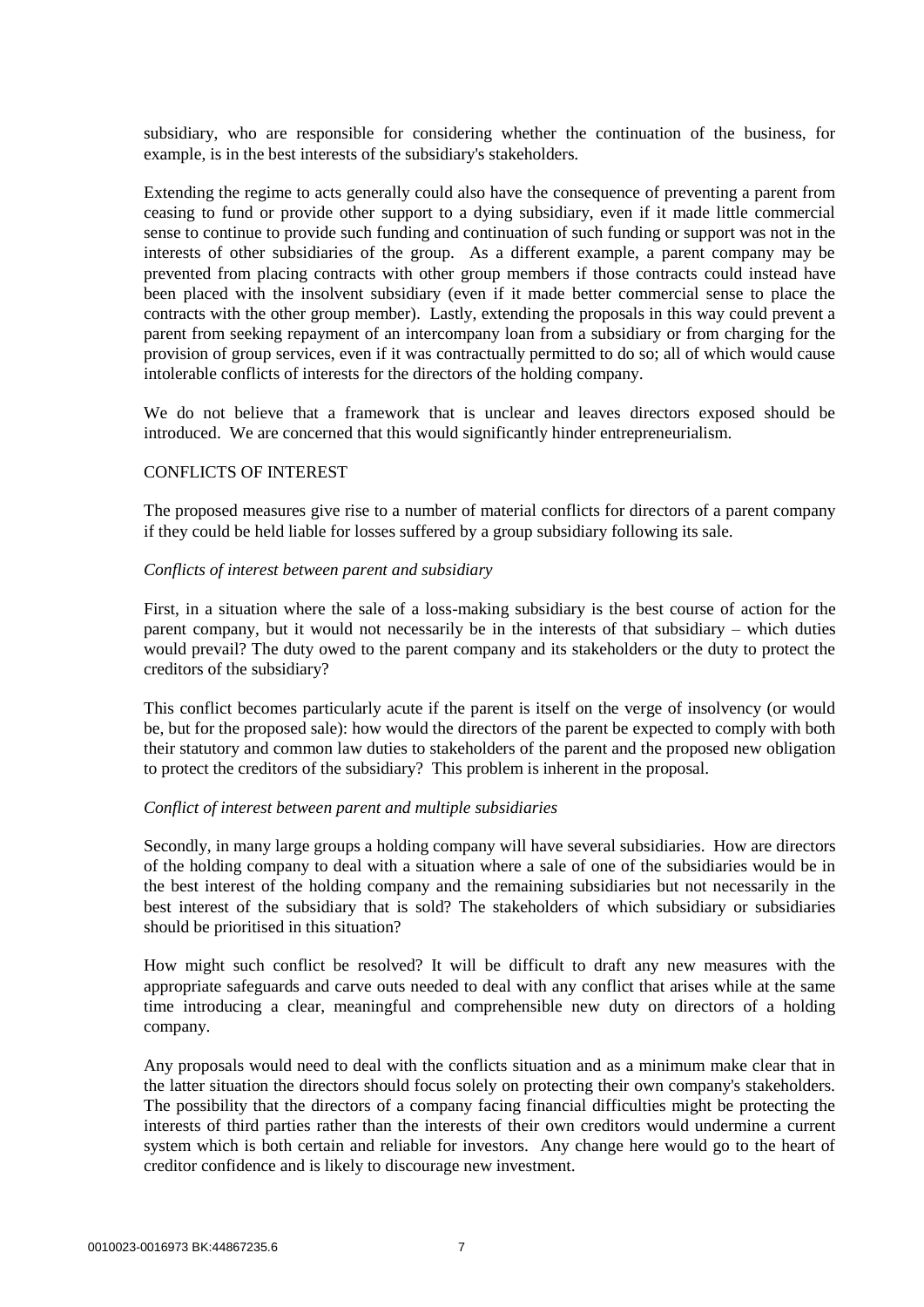The proposals would also need to contain a defence that if a holding company director acted in the best interests of one of a number of subsidiaries then there would be no liability even if one or more other subsidiaries had suffered loss.

We are concerned that however carefully such a provision is drafted, the result will be material uncertainty for directors and will not lead to the best outcome for subsidiaries, other companies in the group or their respective stakeholders.

## **Q3. Should the target be the parent company directors responsible for the sale? If not, who else should be targeted; or who in addition?**

Given our concerns with the proposed measures expressed above, we consider that there would be even more uncertainty if the measures applied not only to directors of holding companies but also to other people or entities. Any such measures would further conflict with the fundamental principle of corporate law that each company has its own legal personality: for good reason English law does not lightly pierce the corporate veil. If the real thinking behind the proposal is effectively to seek to consolidate the assets and liabilities of groups of companies that is a proposed change in English law of such magnitude that it would require full-scale consultation and a clear proposal. In any event, we would envisage widespread opposition to such a proposal across the range of interested parties. Such a change to the ecosystem of English law cannot, in our view, be justified by reference to the concerns identified in the Consultation.

We further note that the Consultation currently is not clear on whether the proposed measures would apply to directors of immediate holding companies only or whether directors of any ultimate holding companies could be held liable, too. If the proposals extended to indirect subsidiaries, how would responsibility be allocated between the directors of the holding companies at different levels in the corporate group structure?

## **Q4. How can we ensure that there is no impact on sales which genuinely seek to rescue distressed businesses, or bring new investment into distressed businesses?**

We believe that the introduction of the outlined measures would very clearly have an adverse impact on sales which genuinely seek to rescue distressed business and on the availability (and price) of new investment for a distressed business.

We do consider there is a risk of unintended consequences resulting from introduction of the proposed measure. Directors of a holding company may decide that the only way to dispose of a subsidiary while avoiding the risk of future liability is to place the subsidiary into an insolvency process and leave the insolvency officeholder to effect a sale of the business. This may or may not be capable of being achieved as not all the subsidiary's key assets may be capable of being transferred. The fact of formal insolvency may result in loss of confidence in suppliers, customers and important employees. This will be reflected in destruction of the value in the business. Most liabilities will be left behind in the subsidiary and go unpaid or only receive a dividend on their claims in the insolvency process. If the subsidiary had been sold for £1, its new owner might have turned its fortunes around – whether through new investment, synergies with other existing businesses of the buyer or shrewder management – resulting in value preservation/creation and full payment to creditors.

In practice, in most cases the viability of the subsidiary's business plan will be considered (a) by the subsidiary's board of directors in accordance with their legal duties, (b) by the buyer itself when it makes its decision to buy, and (c) by the selling parent's board – say where intercompany obligations remain outstanding or to be performed and/or in light of reputational concerns. And it is a fact of life that, regardless of any amount of testing of a future investor's business plan, some companies will ultimately fail. If the concern is that a material hypothetical buyer may acquire a major concern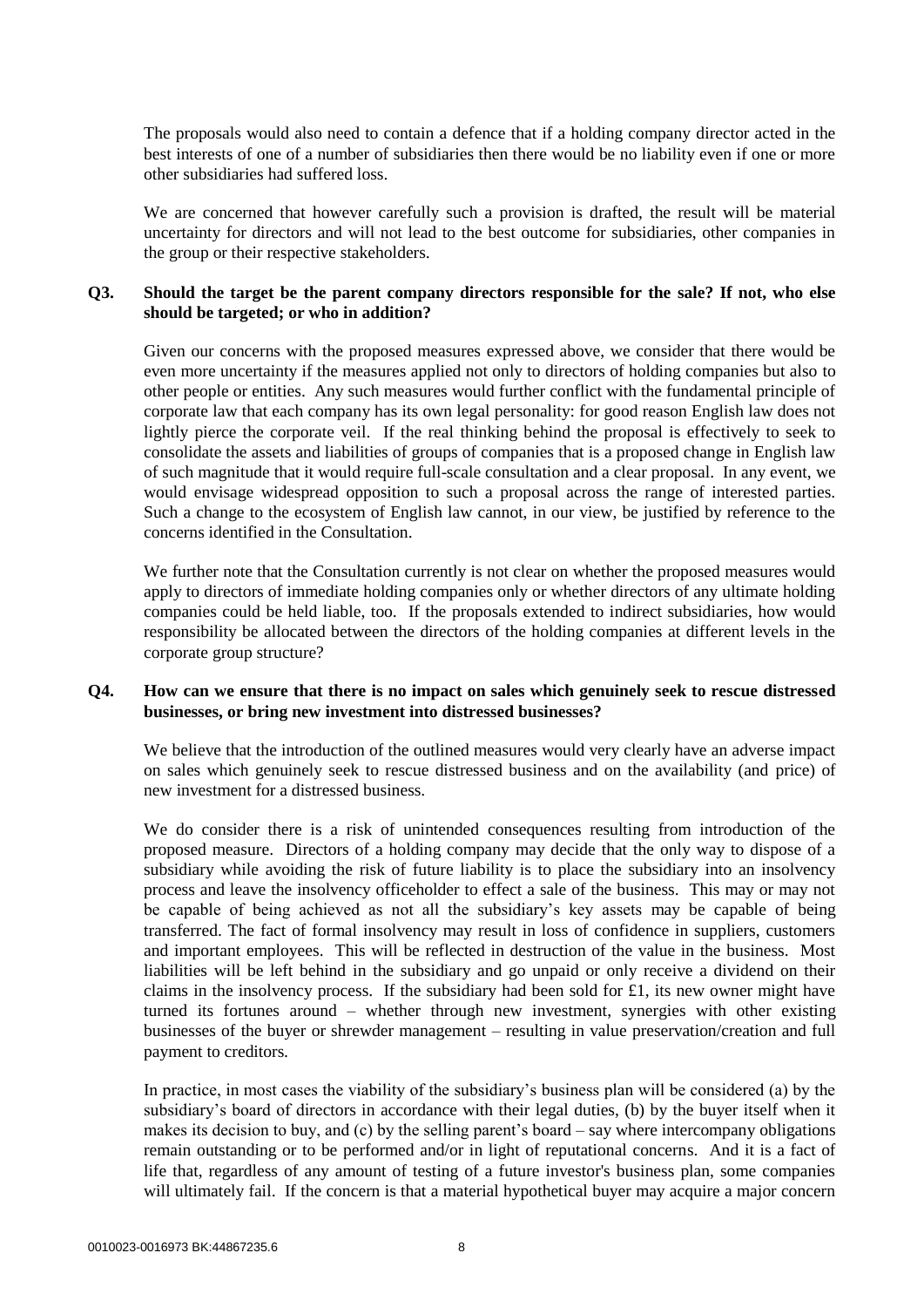with material cash flow (notwithstanding that it is making, or is likely to make, losses, has an undercapitalised balance sheet, and has, say, a pension fund deficit) and can cause it to use the cash to pay the buyer unjustifiable dividends, pay its directors excessive remuneration, and pay unjustifiable management fees to the buyer, the existing legal regime has more than enough weapons in its armoury to address such misconduct and clawback ill-gotten gains. We describe these weapons in the next section and suggest a few ways in which they may be made even more effective. But there is no need for entirely new, uncertain laws that may well lead to early, unnecessary insolvencies and consequent value destruction.

# **4. VALUE EXTRACTION**

## SUMMARY

The Consultation suggests that "*a new power to challenge value extraction schemes would better enable insolvency office-holders to tackle complex transactions that strip companies of their value prior to an insolvency, or place certain parties in an unfairly advantageous position when assets are distributed after a company has become insolvent.*"

We do not agree with the suggestion that a new power of this type is required as (a) it will create unnecessary uncertainty, which may have wide ranging commercial implications, (b) it is likely to deter the provision of turnaround funding and (c) any potential benefits would be limited by the fact that investors determined to extract value from a company are likely to try to structure around the new power, even if it is "*broadly formulated to prevent easy avoidance.*"

We would instead recommend that the issues identified in the Consultation could be addressed by a number of subtle, but significant, adjustments to existing legislation, which would make it easier for a liquidator or administrator to challenge a commercially unjustifiable transaction where a controlling shareholder or director had extracted value from a company, to the detriment of its creditors. While our proposed adjustments may not appear as radical as the creation of a new power to address value extraction, we consider that they offer a more effective, and less disruptive, solution to the concerns set out in the Consultation if, and to the extent, the existing regime needs improvement. Although of course even these subtle changes would require amendments to primary legislation and therefore any changes contemplated ought to be assessed to ensure that they do in fact constitute a proportionate response to the potentially very rare instances of abuse that may arise in the future.

## **Q5A. Are new tools needed to enable insolvency office-holders to better tackle this behaviour?**

The Consultation highlights "*management fees, excessive interest on loans, charges over company property being granted, excessive director pay or other payments and* sale *and leaseback of assets*" as examples of the types of potentially suspect transaction that the new power could be used to reverse. Transactions such as these can already, depending on the relevant facts, be challenged successfully by an insolvency officeholder using existing statutory antecedent recovery powers.

- (9) The payment of a management fee which was commercially unjustifiable, the payment of excessive director remuneration, and the sale and leaseback of assets where the company did not receive proper value, can all be challenged under either section 238 of the IA, as a transaction at an undervalue, or under section 423 IA, as a transaction defrauding creditors, if the relevant statutory conditions are satisfied.<sup>1</sup>
- (10) Section 244 IA allows loans bearing excessive rates of interest to be challenged on the basis that they constitute "*extortionate credit transactions*". A loan requiring the payment of

-1

See, for example, *Re HHO Licensing Ltd* (in Liquidation) [2007] EWHC 2953 (Ch) in relation to excessive management fees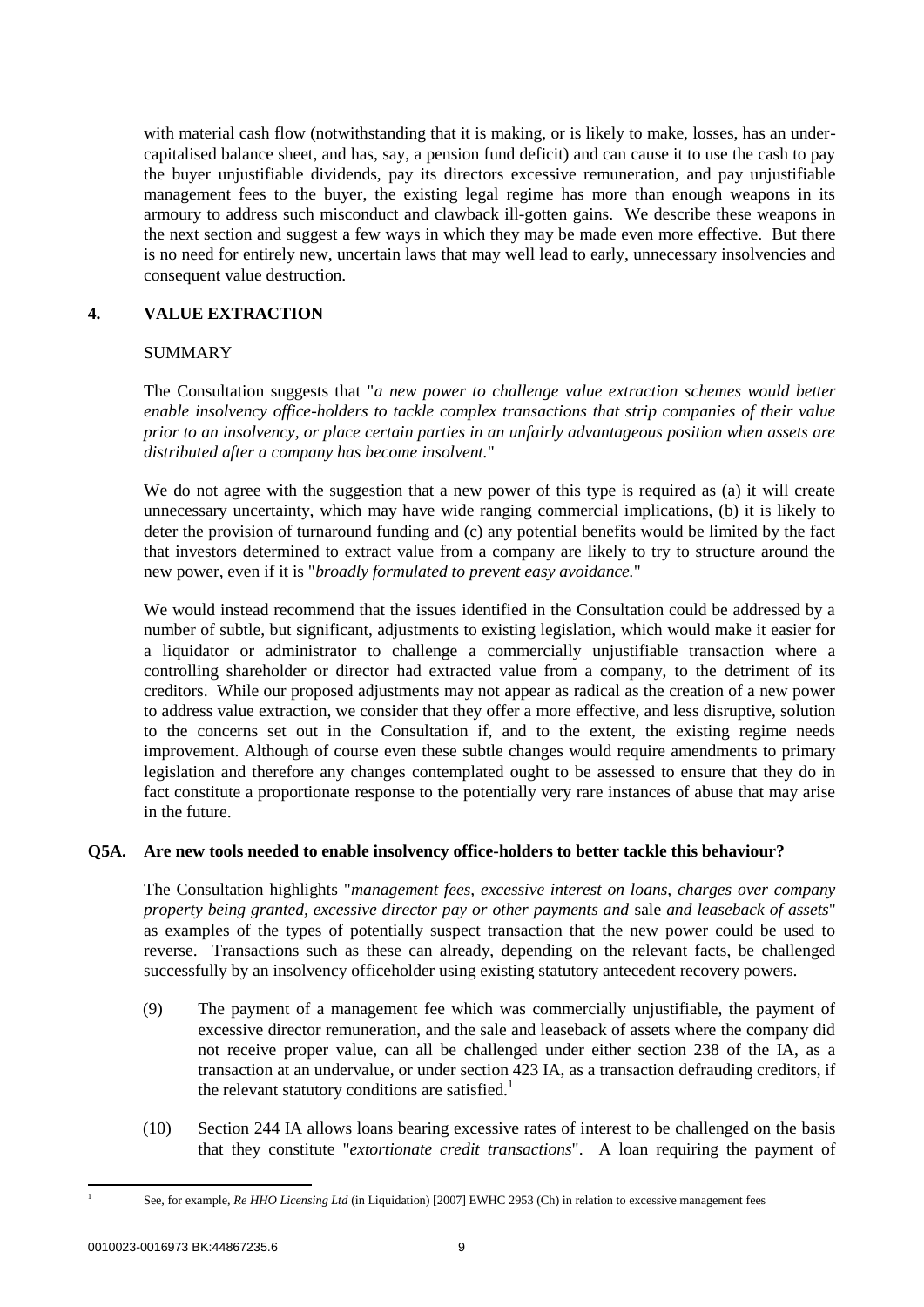commercially unjustifiable interest rates may also potentially be challenged under section 238 IA, as a transaction at an undervalue, or under section 423 IA, as a transaction defrauding creditors.

- (11) The creation of a charge over a company's property may, if the relevant conditions are satisfied, be challenged under section 239 IA, as a preference, under section 423 IA, as a transaction defrauding creditors, or under section 245 IA, if the security included a floating charge.
- (12) The existing preference legislation contained in section 239 IA is specifically intended to allow an insolvency officeholder to challenge transactions that "*place certain parties in an unfairly advantageous position when assets are distributed after a company has become insolvent.*"
- (13) In addition, the directors of a company in financial difficulties are also required, under section 172(3) of the CA, to consider the interests of the company's creditors before entering into any transaction of this type.

The potential application of existing statutory antecedent recovery powers is highlighted by the example outlined on page 15 of the Consultation, which describes a £20 million secured loan made by an investor at a high rate of interest, such investor also receiving a management fee. As noted above, an insolvency officeholder could potentially use a combination of section 238 IA, section 244 IA and section 423 IA to challenge that series of transactions, if they were considered to extract value excessively, to the detriment of the company's other stakeholders. Action could also be taken against the company's directors for breaching their statutory and fiduciary duties.

*It is, in our experience, not the lack of tools which is the problem, but rather the cost and uncertainty surrounding any proceedings that an administrator or liquidator might bring with a view to reversing an antecedent transaction, given that any challenge will inevitably be very fact specific and would therefore involve considerable time and cost.*

## **Q5B. Could existing antecedent recovery powers be expanded to ensure this behaviour is tackled?**

There are a number of potential defences under both statute and common law which make it more difficult for an insolvency officeholder to successfully challenge an antecedent transaction. There is a good argument that these are currently tilted too far in favour of the relevant beneficiary and that a number of adjustments could be made, in order to improve the prospects of a successful challenge by an insolvency officeholder. These potential adjustments are described below.

#### SECTION 238 IA

The key arguments surrounding any challenge under section 238 IA normally concern:

- (14) whether the consideration received by the company was significantly less than the value, in money or money's worth, of the consideration provided by the company;
- (15) whether the company which entered into the transaction did so in good faith and for the purpose of carrying on its business at a time when there were reasonable grounds for believing that the transaction would benefit the company; and
- (16) whether or not the company was unable to pay its debts at the relevant time.

The cumulative effect of these tests is, in some cases, to deter insolvency officeholders in borderline cases from pursuing an action. We believe that such deterrent effect would be reduced if section 238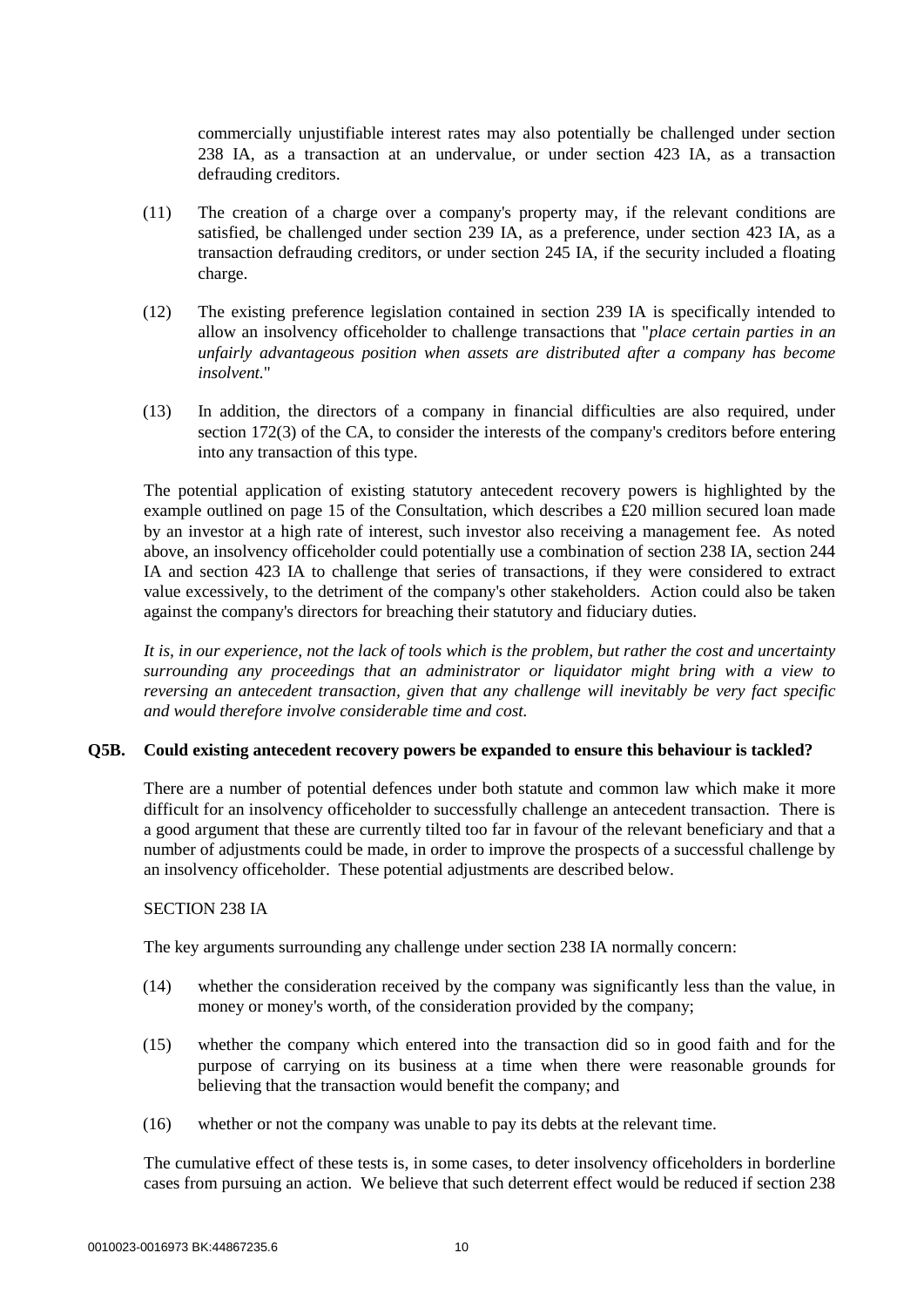IA were to be amended, so that there was a (rebuttable) presumption, when considering a transaction entered into with a connected person, that:

- (a) the value which the connected person provided to the company was significantly less than the value which they received from the company; and
- (b) the transaction was not entered into by the company in good faith and for the purpose of carrying on its business at a time when there were reasonable grounds for believing that the transaction would benefit the company.

The effect of these amendments would be to put the onus on the connected person to justify the relevant transaction and would mirror the approach already adopted in both section 240(2) IA (where there is a rebuttable presumption that a company was unable to pay its debts when entering into a transaction at an undervalue with a connected person) and section 239(6) IA (where there is a rebuttable presumption that a company which preferred a connected person had the necessary desire to prefer).

We would, however, strongly recommend that the proposed new rebuttable presumptions should, in order to reflect the intention underpinning the Consultation, be limited to directors and controlling shareholders, and should not extend to employees (tracking the existing carve-outs in section 239(6) IA and section 240(1)(a) IA), given that ordinary employees would not normally have control over a company's business decisions.

There is an argument that the rebalancing of the existing legislation in favour of an insolvency officeholder could be further assisted if the test of what constituted a "*relevant time*" were to be amended, so as to adopt the approach currently contained in section 245(4) IA (with the company's solvency at the relevant time only providing a defence if the floating charge was created in favour of an unconnected party). We do, however, consider, for the reasons set out in the answer to Question 6B below, that the existing requirement that the company be unable to pay its debts at the relevant time should be retained in all cases, in the interests of commercial certainty.

#### THE "RELEVANT TIME" TEST FOR SECTION 239 IA

Section 240(2) IA provides that "*where a company enters into a transaction at an undervalue or gives a preference…that time is not a relevant time for the purposes of [section 238 or 239](https://login.westlaw.co.uk/maf/wluk/app/document?src=doc&linktype=ref&context=46&crumb-action=replace&docguid=ID732BB71E44A11DA8D70A0E70A78ED65) unless the company (a) is at that time unable to pay its debts within the meaning of [section 123 in Chapter VI](https://login.westlaw.co.uk/maf/wluk/app/document?src=doc&linktype=ref&context=46&crumb-action=replace&docguid=ID6C309B0E44A11DA8D70A0E70A78ED65)  [of Part IV,](https://login.westlaw.co.uk/maf/wluk/app/document?src=doc&linktype=ref&context=46&crumb-action=replace&docguid=ID6C309B0E44A11DA8D70A0E70A78ED65) or (b) becomes unable to pay its debts within the meaning of that section in consequence of the transaction or preference, but the requirements of this subsection are presumed to be satisfied, unless the contrary is shown, in relation to any transaction at an undervalue which is entered into by a company with a person who is connected with the company.*"

It is not entirely clear why the burden of proof lies with the insolvency officeholder in the case of an alleged preference under section 239 IA, but with the connected party in the case of an alleged transaction at an undervalue under section 238 IA. It would be more consistent if the same rebuttable presumption, that the company was unable to pay its debts, applied whether a transaction involving a connected person was being challenged under section 238 IA or under section 239 IA.

#### SECTION 244 IA

Section 244(3) IA provides that a loan is extortionate, and may therefore be successfully challenged, if "*having regard to the risk accepted by the person providing the credit, the terms of it are or were such as to require grossly exorbitant payments to be made (whether unconditionally or in certain contingencies) in respect of the provision of the credit.*"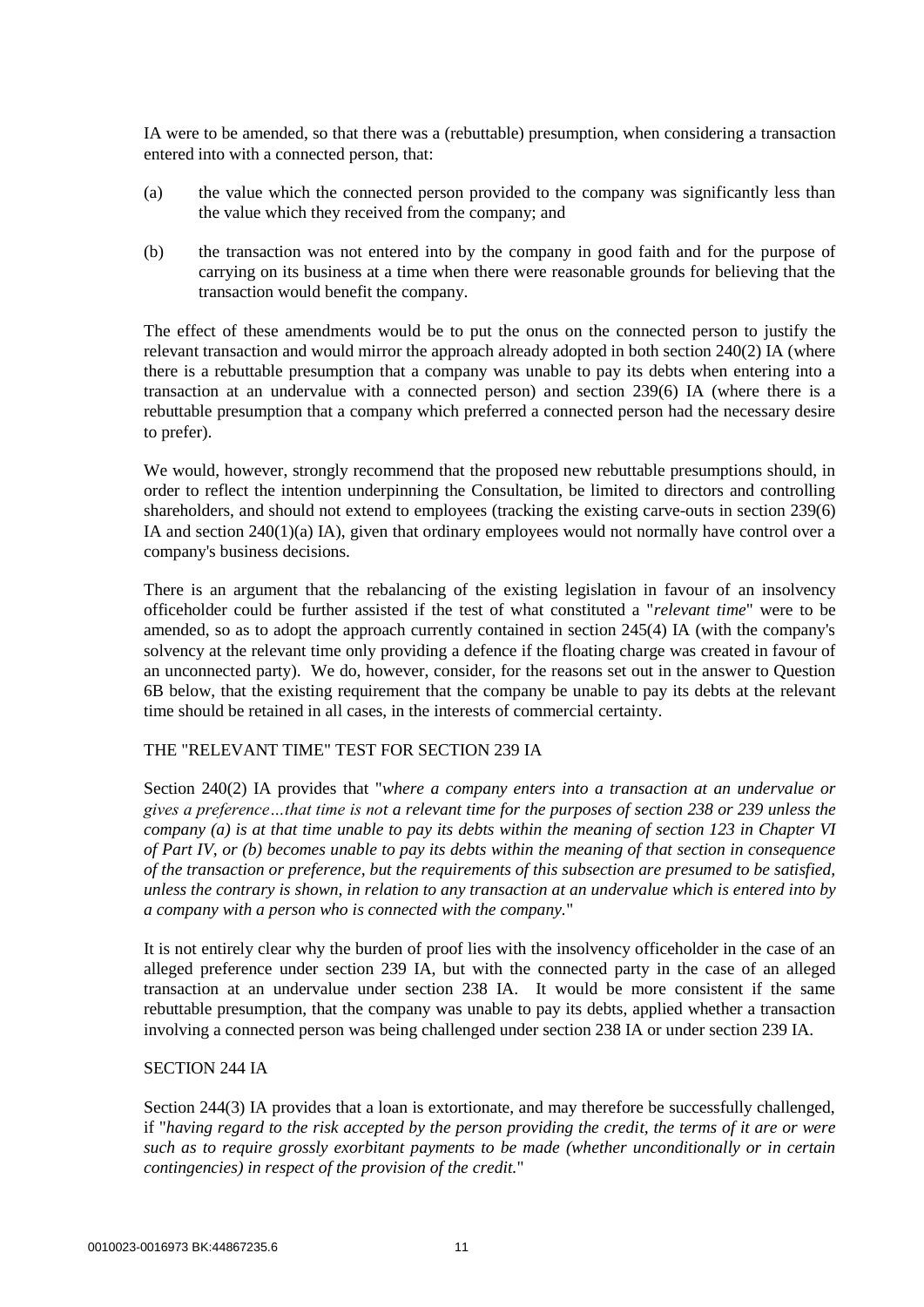On its face, section 244 IA should provide a remedy where excessive interest is charged, particularly as section 244(3) IA contains a presumption that, unless the contrary is proved, the relevant interest rate was extortionate.

Challenges under this section are, however, relatively unusual, probably because insolvency officeholders and those advising them will typically, when considering what amounts to a "*grossly exorbitant*" payment, look for guidance to Consumer Credit Act cases where the same term is used. These cases normally involve significantly higher interest rates than those which might be considered excessive by a company's creditors.

Existing case law on section 244 IA can also act as a deterrent, with Floyd J in *White v Davenham Trust Ltd*<sup>2</sup> referring to Dyson L.J's view in *Paragon Finance Plc v Nash*<sup>3</sup> (a Consumer Credit Act case) that while "*it may be said that [the interest rates under consideration] were high, even unreasonably high, that is insufficient*."

In order to encourage insolvency officeholders to use section 244 IA, where appropriate, one solution might be to amend this section, so as to:

- (17) replace the words "grossly *exorbitant*" with the words "*commercially disproportionate*", at least in the case of payments to connected persons; and
- (18) include the following statutory safe harbour, to make it clear that the section is not intended to prevent the directors of a company from borrowing on the best terms that they could find, even if the margin and fees involved might seem excessive:

"*A payment shall not be treated as being commercially disproportionate for the purposes of this section if it can be shown that the company was unable, within the available timetable, to obtain equivalent funding at a lower rate from other sources and that there were reasonable grounds for believing that borrowing on those terms would benefit the company.*"

## ADDITIONAL STEPS

In addition to the possible legislative amendments described above, there may be merit in providing guidance to insolvency officeholders, in order to highlight specific transactions that could potentially be caught by existing statutory antecedent recovery powers, with a particular focus on what may be perceived as "problem" issues, such as the giving of guarantees and the payment of dividends.

## **Q6A. Do you agree the Government should introduce a value extraction scheme reversal power as outlined above?**

No. We consider, as explained above, that the legislative tools necessary to deal with the issues identified in the Consultation are already broadly in place and that these could, particularly with the modifications outlined above, be used to successfully challenge the types of unfair value extraction identified in the Consultation. Importantly, the existing provisions are well understood and provide statutory protections for legitimate commercial transactions.

We have identified five main concerns with the proposed value extraction reversal power (in addition to the belief that it is unnecessary) namely that:

(1) It is likely to cast an unwelcome shadow of doubt over bona fide commercial transactions, particularly if it is "*broadly formulated*", contains subjective terms such as "*unfair*" and

 $\frac{1}{2}$ [2011] B.C.C 77 3

<sup>[2002] 1</sup> W.L.R.685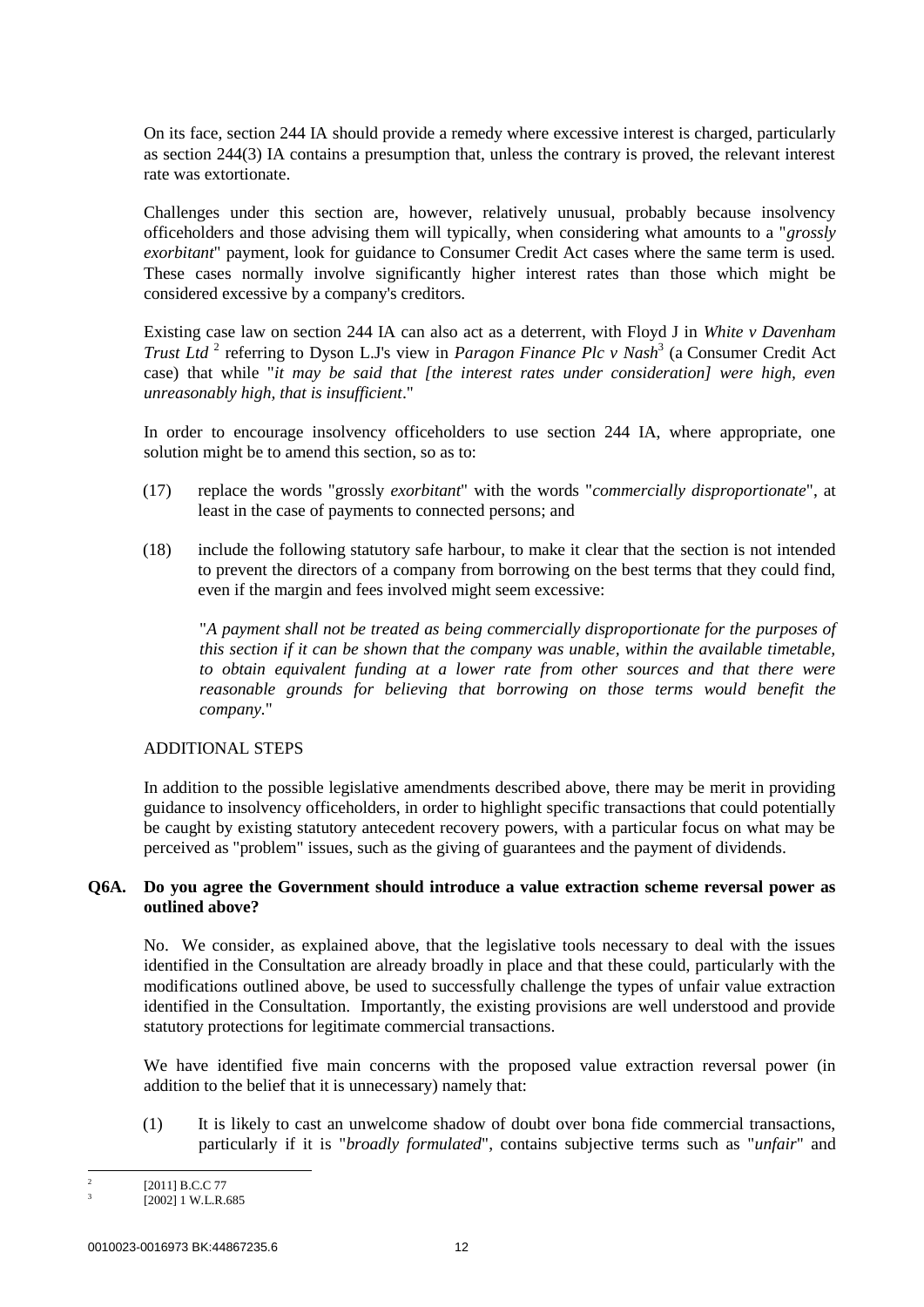"*excessive*",<sup>4</sup> leaves open the question of what constitutes "*value*" for these purposes<sup>5</sup> and leaves much to the discretion of the relevant insolvency officeholder.

- (2) As identified in the Consultation, the new power could, particularly if broadly drafted and including subjective tests, deter potential rescuers of companies in financial distress, incentivising them to allow the company to go into an insolvency process and then to buy the business (potentially at a much lower cost) from its administrators or liquidators.
- (3) It is unclear how the new power would work alongside existing statutory provisions which, to a large extent, would overlap with it.
- (4) The proposed power requires there to have been a "new investment" and proposes a two year lookback period, but it is unclear whether such two year period runs from the date on which the new investment is made, or from the date on which value was extracted. If the former, the investor would be free, as far as this power was concerned, to strip the company of its assets after two years. If the latter, there could be a gap of decades between the investment and the transaction in question, with the result that this power could catch (for example) dividends paid to long standing shareholders.
- (5) The underlying policy objective appears confused why should the new power catch a management fee paid to a new investor who was keen to turn the business around, but not (it appears) catch exactly the same fee paid to an existing shareholder who was not planning to devote anywhere near the same amount of time to the company?

The concerns outlined above can be encapsulated by the example of a new investor agreeing to acquire a majority stake in a distressed company for a nominal amount and to provide a secured loan at a broadly commercial rate, as part of a turnaround strategy. The effect of the security would clearly be to protect the new investor in the event that the rescue failed and the company went into a formal insolvency process, but would this be "*unfair*"? The Consultation suggests, by listing the granting of charges over the company's property as an identified area of concern, that it might be. If so, when would requiring a distressed borrower to provide security for a new loan ever be "*fair*"?

Even if the creation of security was not, in itself, "*unfair*", it appears that there would be a level of interest payment which, while falling short of being "*grossly exorbitant*", would still be "*unfair*". How would this be tested, particularly where no other sources of funding were available? Perhaps more importantly, how could a new investor providing rescue finance ever get comfortable that it would be repaid the amount agreed and that injecting new funding therefore offered it a better commercial return than acquiring the business through a pre-pack insolvency sale?

While the suggested power may have the unintended consequence of deterring a range of new investments, it is unclear whether it would achieve the stated objective of deterring those attempting to extract value unfairly from a company, particularly as the proposed power appears to include loopholes that do not exist under the existing claw-back legislation. Specifically:

- (a) If the proposed new power only relates to transactions entered into with connected parties, there would seem to be an obvious risk, particularly as the Consultation focusses on "*complex investment schemes*", that an investor wishing to protect itself from the impact of the new power would (for example):
- 1 <sup>4</sup> The Consultation does not state whether any proposed "*unfairness*" test would be similar to section 238(5) IA, protecting bona fide transactions where there were reasonable grounds to believe that they would benefit the relevant company or, if not, how "*unfairness*" would be tested.

<sup>5</sup> The text of the Consultation focusses on transactions where an insolvent company" *had value extracted in a transaction or series of transactions designed to the benefit of that investor or those connected to it, without adding value to the company*" but the example provided on page 15 illustrates a case where the company clearly received value, in the form of additional liquidity and, potentially, a chance of survival offered by that financial lifeline.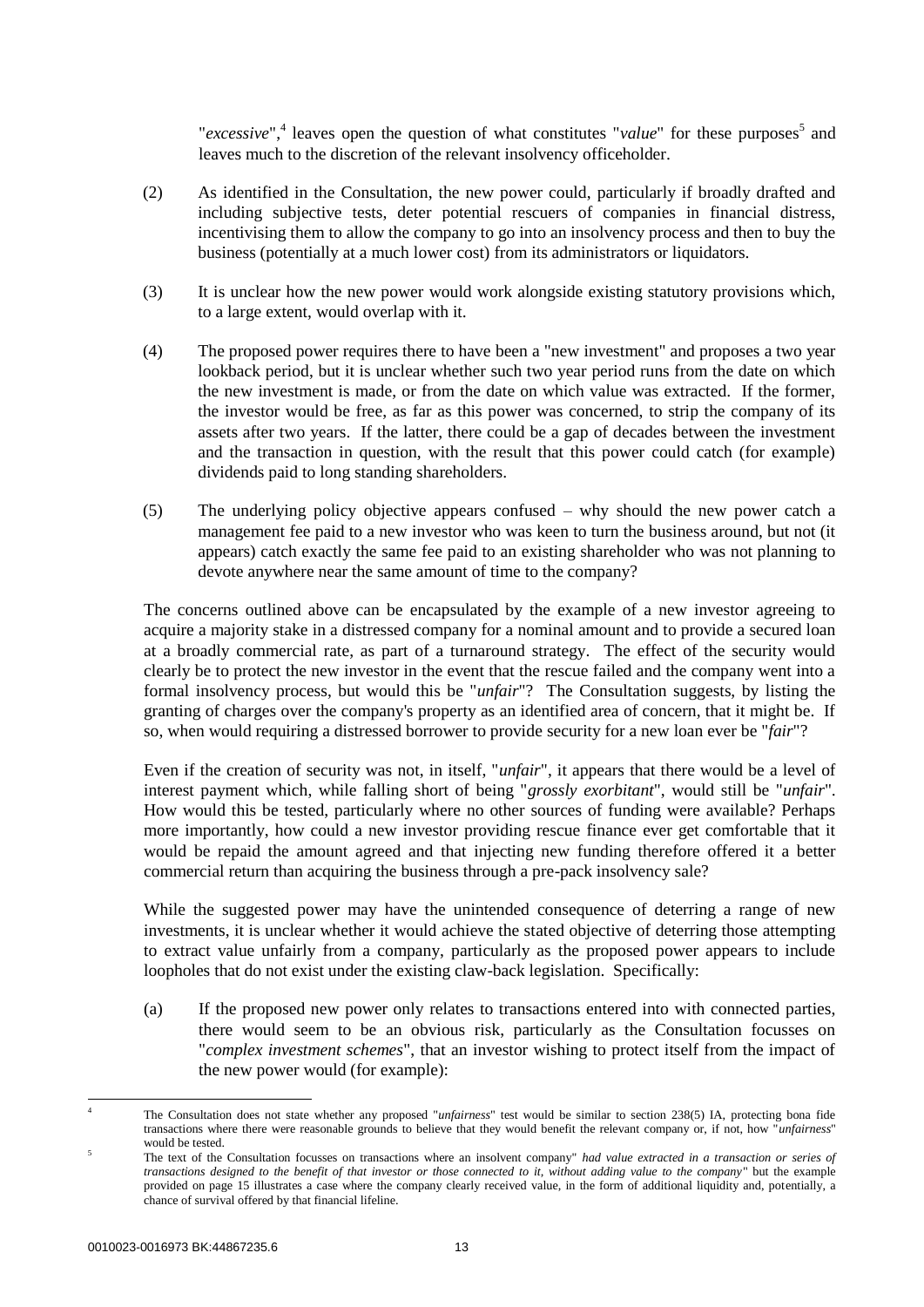- (i) provide funding via a (non-connected) intermediary and then enter into a separate, back to back, transaction with that intermediary, possibly by means of a credit risk swap or risk participation agreement; or
- (ii) advance new funding at a high interest rate, and require the company to pay a significant up-front management fee out of such funding, the transaction being completed on the day before it invested in that company.<sup>6</sup>
- (b) The new power appears to apply only where the company in question has received a new investment. What if the investment was instead received by its parent company (which might have been created specifically for these purposes) with the company then guaranteeing its parent's obligations to the new investor?

The proposed two year limit might simply encourage investors, particularly if they have first ranking security over the company's assets and are being paid an above-market rate of return, to do just enough (for example by deferring interest payments in order to assist the company's liquidity position) to keep the company going for two years and a day post-sale.

# **Q6B. Do you agree that the insolvency test in the current powers is not appropriate in the circumstances outlined above?**

There may be circumstances in which it is appropriate to remove the requirement that a company be unable to pay its debts before a transaction with a connected party can be challenged, as illustrated by the "*relevant time*" test currently employed in sections 245(3) and 245(4) IA when considering the validity of certain floating charges.

We do not, however, believe that the removal of the insolvency test in relation to a wider range of transactions would be appropriate, as parties to bona fide commercial transactions often rely on the fact that the relevant company is solvent in order to address any insolvency claw-back concerns. This offers a neat and easily understood solution to what is often a very theoretical concern, given the facts of the transaction in question. The position would become much more difficult if the counterparty had to rely instead on the fact that they were not a connected party, given the scope and complexity of this test.

To take a practical example, a company issuing listed secured bonds would not necessarily know whether any of the new bondholders were connected persons. The relevant prospectus would therefore, if it was not possible to rely on the fact that the issuing company was demonstrably solvent, have to highlight the risk that the structure could potentially be challenged, depending on the composition of the bondholder group (details of which would often not be known by either the issuing company, its advisers or other bondholders). It is difficult to see how this would not have a deterrent effect on some potential investors.

We do, however, believe, as noted in our answer to Question 5B above, that a case can be made for modifying the insolvency test where there has been an alleged preference, so as to put the onus on a connected party to demonstrate that the company was solvent at the relevant time and to bring the section 239 IA "relevant time" test in line with that for section 238 IA.

## **Q7A. Could the proposal adversely affect the availability of finance for distressed companies?**

This will, in part, depend on whether the making of a secured loan constitutes a "*new investment*" or whether the making of an investment also requires the lender to take an equity stake in the relevant

-

<sup>6</sup> It may be possible to address this risk by providing that any transaction taking place when a new investment was contemplated would also be caught by this power, but this would simply add to the already high levels of unwelcome uncertainty surrounding the scope of this power.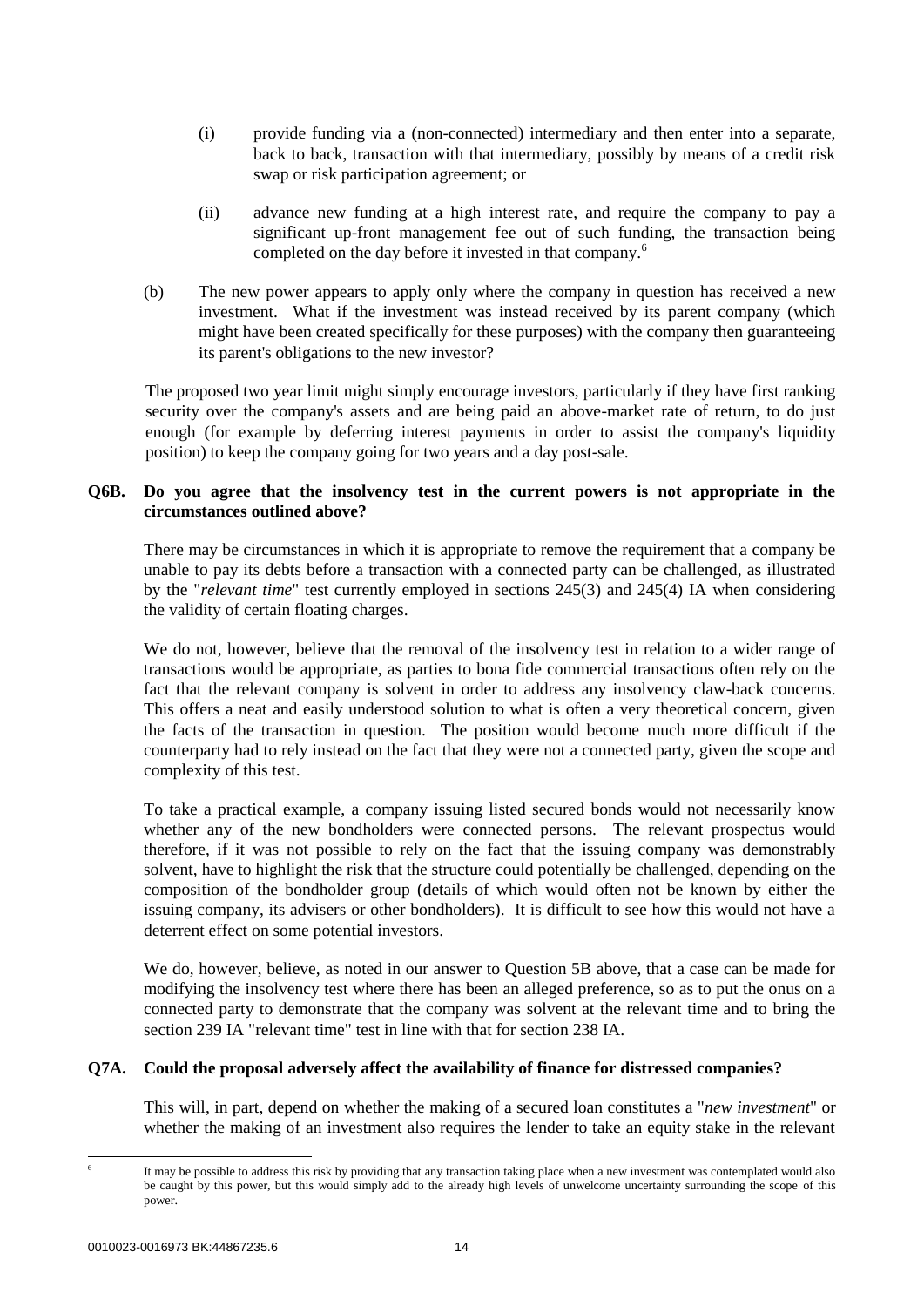company. If *any* lender is caught, it is difficult to see how the power could fail to have a significant dampening effect on a distressed lending market that is still in the early stages of development, as lenders would face uncertainty as to their eventual return, should they provide funding as part of a failed attempt to turn the company around.

If only funding provided by shareholders were caught, the impact of the power on those providing funding to distressed companies might be more limited, but there will be cases where a company's controlling shareholder is the only realistic source of funds. Assuming that any such shareholder would be reluctant to be make additional funding available unless it was clear that doing so offered it a better overall return than would have been the case had it simply acquired the company's business in a pre-pack sale, the existence of a power which made it more difficult to get comfortable on this point could well encourage it to go down the pre-pack route.

Faced with the uncertainty caused by the new power, it is possible that investors may price the risk of a successful challenge into their investments, with the result that rescue funding could become more expensive for distressed companies. Ironically, this could potentially result in a rate of return which would previously have been viewed as excessive and unfair becoming market standard (because of pricing changes triggered by the power) with the result that such rate of return could no longer be challenged under the new power on the basis that it was "*unfair*".

## **Q7B. Could the proposal have other adverse effects? If so, how might the proposal be modified to mitigate these effects? Are there any protections that should be given to investors?**

Turning to other potential adverse effects, there is, as noted above, a real concern that the introduction of the new, "*broadly formulated",* provisions incorporating subjective and untested terms would create considerable commercial uncertainty, particularly if much was left to the discretion of the insolvency officeholder. The impact of this uncertainty would be magnified if the provisions were to extend to transactions entered into by solvent companies, as theoretical risks would arise (and would be to be highlighted in fund raising documents) despite the fact that it was clearly never intended that the transaction in question should fall within the scope of statutory antecedent recovery powers.

Such concerns are best mitigated by not pursuing the proposal and instead amending existing legislation in the manner described in the answer to Question 5B above, so as to provide an insolvency officeholder with more effective tools when there is evidence of unfair value extraction.

# **Q8. How could the proposal be developed to ensure that only those schemes which unfairly extract value and harm the interests of other creditors can be challenged by the insolvency office holder? Should concepts such as "unfair" and "excessive" be defined or left to the courts to develop through case law?**

For the reasons outlined above, we consider that, rather than introduce a new provision which (1) overlaps significantly with existing legislation, (2) would inevitably create commercial uncertainty and (3) may well deter new investors, it would be better to amend existing legislation in the manner described in the answer to Question 5B above.

## **5. DISSOLVED COMPANIES**

#### **Q9. Do you agree that there is a problem in this area and that action should be taken to prevent directors from avoiding liabilities and scrutiny by dissolving their companies?**

We understand that the Insolvency Service has experienced a problem in some such cases but we are not well placed to judge the scale of the problem. We agree in principle that action should be taken to prevent directors from avoiding liabilities and scrutiny by dissolving their companies. The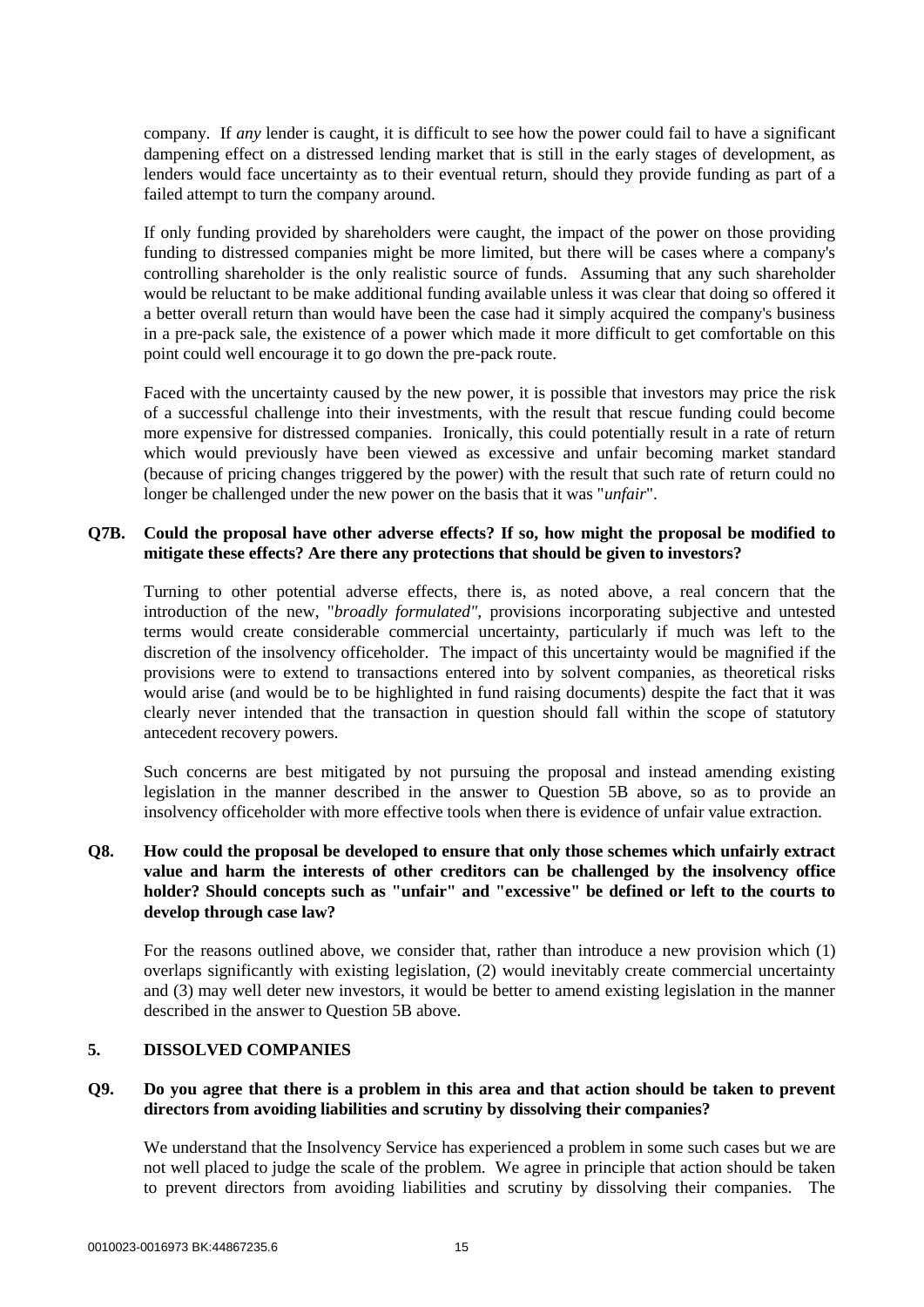efficacy of such measures relies heavily upon their having a deterrent effect. *We add the general observation that deterrence depends on the resource available to the relevant authorities to take action in suitable cases and the will to exercise available powers.* In that connection, we note the widespread concern that the present disqualification regime has from time to time been insufficiently funded and the perception that many less serious cases of provable unfitness are not pursued.

# **Q10. Do you agree that director conduct in a dissolved company should be brought within the scope of the Secretary of State's investigatory powers? Do you have any other comments on the proposal?**

Yes. The absence of powers to take action in respect of dissolved companies which are directly comparable to the powers available in the event of liquidation and administration is anomalous. We have further comments in respect of two aspects of the specific proposals advanced in the Consultation:

- (6) The paper suggests that the Insolvency Service should have an examination power equivalent to an office-holder's powers under s236. Issues of privilege can arise in connection with the exercise of such powers and we observe that the question of what may reasonably be required of a former director where the Insolvency Service is gathering information with a view to taking action against that former director may not be the same as what may reasonably be required of an examinee in the course of an office-holder's more general investigation into a company's affairs, business and property.
- (7) The paper also suggests that the Insolvency Service should have the power to seek an order that former directors financially compensate creditor(s) for losses resulting from their actions. We recognise that, as a result of recent amendments to the Company Directors Disqualification Act 1986 made by the Small Business, Enterprise and Employment Act 2015, hypothecated compensation orders are already possible but we are mindful that the Insolvency Service has stated that there is no intention to usurp the asset recovery role of an office-holder (whose recoveries from former directors would augment the insolvent estate). We also recognise that the case for hypothecated orders is necessarily stronger where there is no office-holder administering an insolvent estate. We nonetheless consider that it should not be assumed that there would always be identifiable creditors who could justly be singled out to be the beneficiaries of a compensation order and that the powers of the court should therefore include the power to restore the company to the register as a company in compulsory liquidation for the purpose of effecting a distribution in accordance with the insolvency scheme.

## **6. STRENGTHENING CORPORATE GOVERNANCE IN PRE-INSOLVENCY SITUATIONS**

## **Q11. Are stronger corporate governance and transparency measures required in relation to the oversight and control of complex group structures? If so what do you recommend?**

We refer to the CLLS Company Law Committee's response to this question.

**Q12. What more could be done through a revised Stewardship Code or other means to promote more engaged stewardship of UK companies by their investors, including the active monitoring of risk? Could existing investor initiatives to hold companies to account be strengthened (e.g. through developing the role of the Investor Forum)? Could better arrangements be made to ensure that lessons are learned from large company failings and controversies?**

We refer to the CLLS Company Law Committee's response to this question.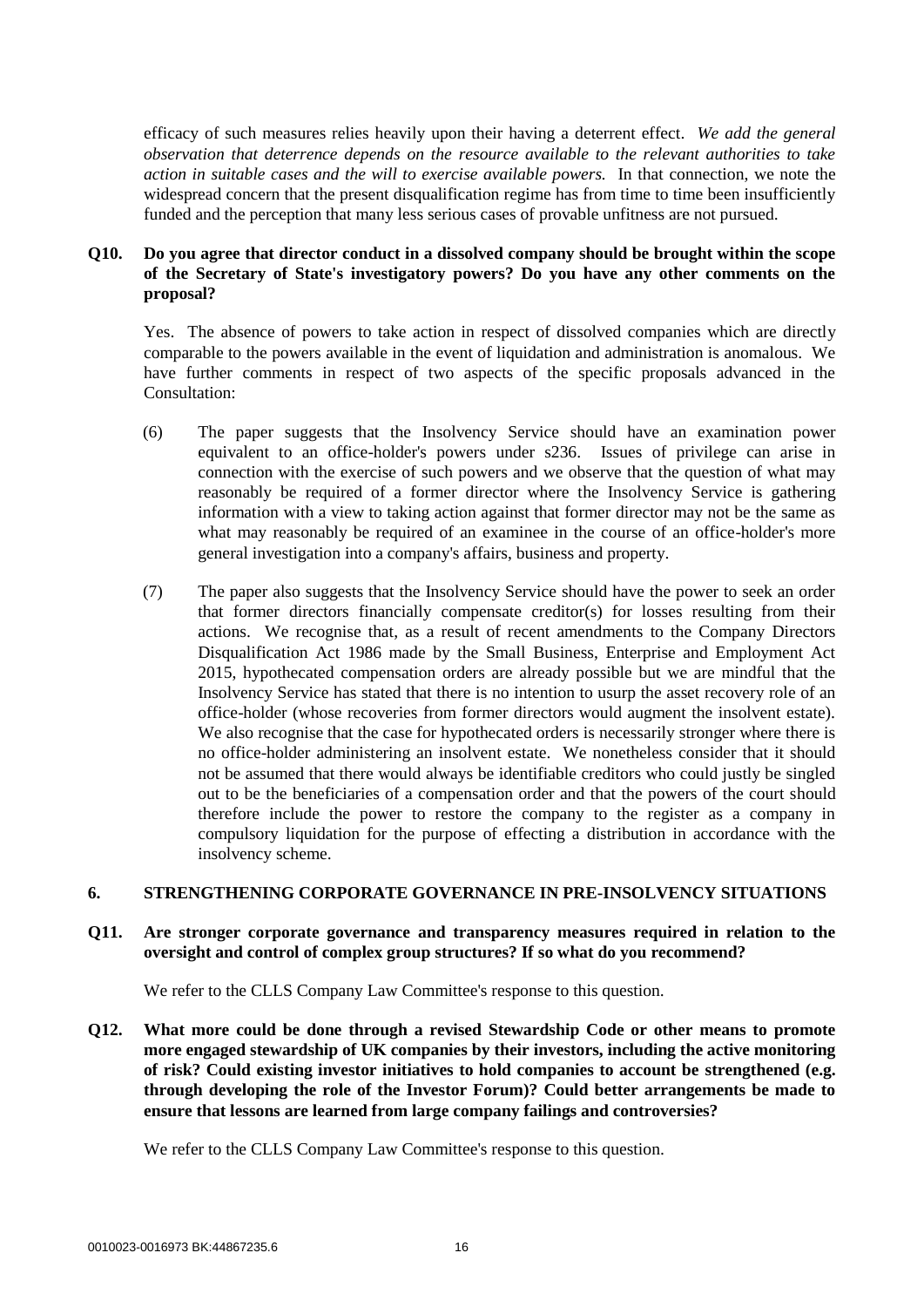**Q13. Do you consider reforms are required to the legal, governance and technical framework within which companies determine dividend payments? If so what reforms should be considered? How should they be targeted so as not to discourage investment?**

We refer to the CLLS Company Law Committee's response to this question. However, we would add that there are already a number of rules in place that can prevent a company from paying a dividend when it is in financial difficulty, such as a director's duty to promote the success of the company under section 172 of the Companies Act 2006.

In addition to the above, the case of *BTI 2014 LLC* v *Sequana SA* [2016] EWHC 1686 (**Sequana**) established that the payment of a dividend can constitute a transaction at an undervalue for the purposes of section 238 of the Insolvency Act  $1986^7$ . A successful challenge of a transaction at an undervalue can result in an order requiring any property transferred as part of the transaction to be re-vested in the company, which in the case of a dividend would result in the repayment of the dividend proceeds to the company.

One of the requirements for challenging a transaction at an undervalue is that the company must have been insolvent at the time of the transaction. Section 240(2) of the Insolvency Act 1986 states that, where the relevant transaction was made with a person connected to the company, there will be a presumption that the company was insolvent at the time of the transaction (unless it can be shown otherwise). In many cases it may be relatively straightforward to demonstrate that one of the recipients of the dividend was connected with the company (for example, because a director owns shares in the company and receives the proceeds of the dividend). Accordingly, this provision could be relatively accessible where a company pays a dividend shortly before it enters into an insolvency process.

Therefore, we would stress that, through the Sequana case, English law already allows for the challenge of a dividend paid by a company that later enters into an insolvency process. However, it could be considered whether it might be worthwhile codifying these common law principles under new legislation.

In conclusion, therefore, we would echo the points made in the CLLS Company Law Committee's response to this question in relation to the disclosure of distributable profits and the possibility of introducing a forward-looking solvency test. In addition, we would note that English law already contains common law rules allowing for the challenge of a dividend paid by a company that later enters into an insolvency process, and that it could be considered whether it would be appropriate to codify these rules under statute.

# **Q14. There are perceptions that some directors may not be fully aware of their duties with regard to commissioning and using professional advice. Do you agree, and if so, how could these be addressed?**

We refer to the CLLS Company Law Committee's response to this question. However, we would note further that the directors of a company in financial distress may need to seek professional advice to help them navigate the company's difficulties. We are concerned that any new rules requiring directors to constantly question and challenge experienced professional advisers may make it more difficult for directors to make a decision or may even lead to paralysis amongst the board in distressed contexts. Instead, we would recommend exploring whether it would be possible to produce guidance for directors on when it would be appropriate to rely on or challenge professional advice. This guidance could also remind directors that professional advisers, by virtue of the fact that they are not involved in the day to day management of the company, may lack some key

-

We note that the claim in Sequana was brought under section 423 of the Insolvency Act 1986 (transactions defrauding creditors). However, it is widely considered that, since both sections 423 and 238 refer to "transactions at an undervalue", Sequana establishes that a dividend can be a transaction at an undervalue for the purposes of both sections 423 and 238.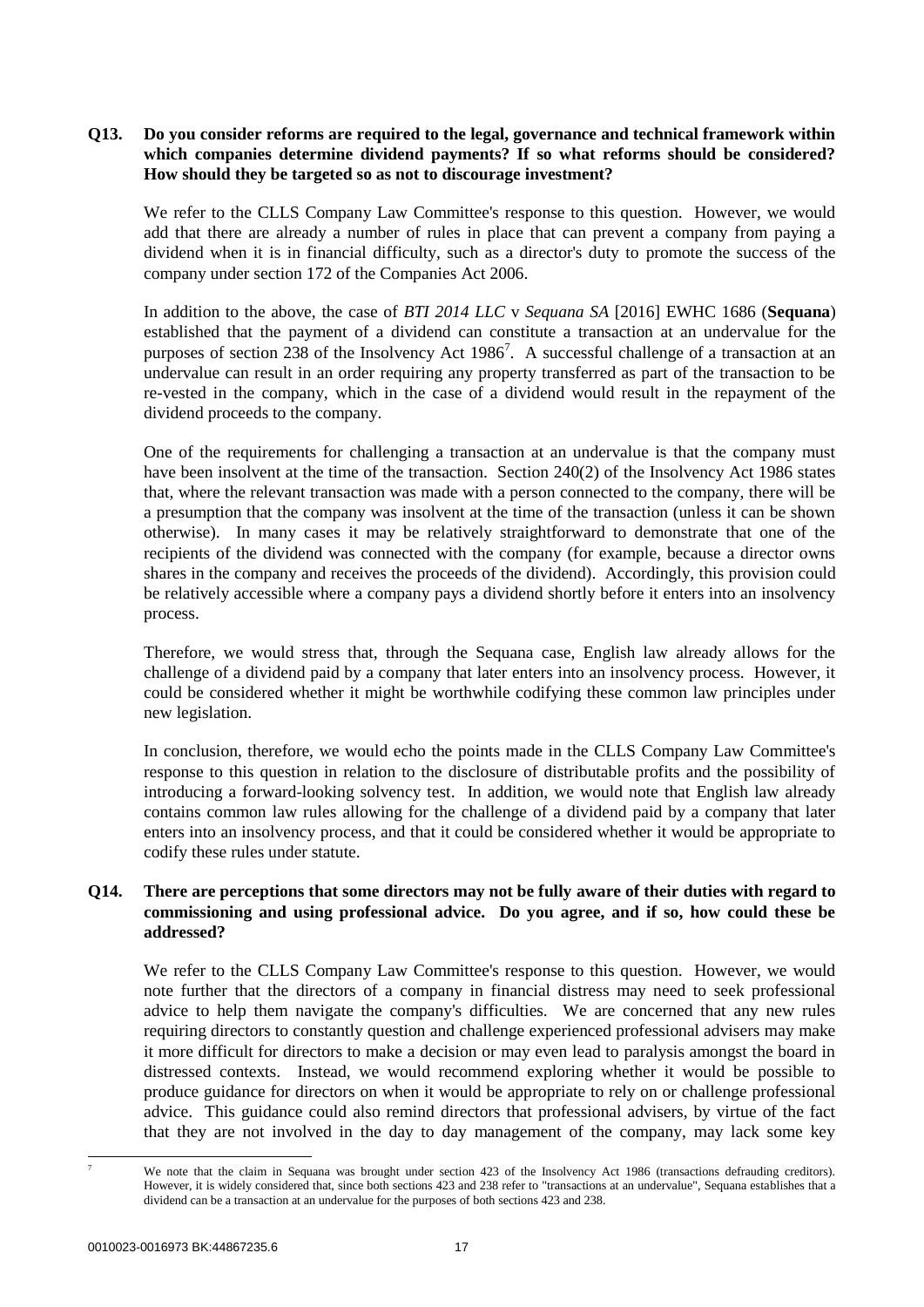information or insight that the directors will possess, and so the directors are ultimately best placed to make decisions for the company. We would also suggest that this guidance includes a recommendation for companies in financial difficulty to ensure that the board of directors has the necessary skills and expertise to navigate the company's financial difficulty and, if it does not, to appoint new directors with the necessary expertise. However, we would suggest that this takes the form of guidance, rather than new legislation.

# **Q15. Should Government consider new options to protect payments to SMEs in a supply chain in the event of the insolvency of a large customer? Please detail suggestions you would like to see considered.**

We would caution against introducing measures that might have a negative impact on a distressed company's cash position, such as those highlighted in the Consultation at page 33. This is because, when a company is experiencing financial difficulty, effective cash management can be the difference between survival and insolvency. Accordingly, at best, the company may avoid making payments into Project Bank Accounts in order to save cash and, at worst, such payments may hasten its insolvency – which would be a worse outcome for all stakeholders, including small suppliers. Therefore, we consider that specific legislation aimed at protecting payments to small suppliers may have the effect of increasing the number of corporate insolvencies, which would be the opposite of the overall intention of the Consultation.

Similarly, a measure aimed at protecting payments to small suppliers at the expense of other creditors may have an adverse impact on the provision of rescue finance. This is because providers of rescue finance are only likely to do so if they can be given an acceptable level of certainty that their investments will be protected. These measures would erode some of that certainty, which may result in a general increase in the cost of rescue finance or even an overall decrease in investors' willingness to provide rescue finance. Therefore, these measures risk creating unintended consequences which run counter to the overall aim of the Consultation.

Instead, we would suggest introducing measures that build on the Payment Practices and Performance Reporting (PPR) requirements, which are aimed at increasing transparency and awareness of payment terms amongst suppliers and customers alike. We feel that it could also be considered whether large companies should be required to provide similar information to that contained in the PPR in their annual accounts. Similarly, we would suggest that small suppliers are made aware of service providers like Experian or Dun & Bradstreet, which can provide credit reports and other commercial data and analysis that can assist suppliers with due diligence before entering into an arrangement with a large customer. These measures could be coupled with improved guidance for small suppliers to ensure that they are aware of the various opportunities for them to learn more about their potential customers.

We consider that measures aimed at increasing transparency and disclosure should help to ensure that small suppliers are better informed, which may help them manage risk and increase their ability to protect themselves. This would address the concerns highlighted in the Consultation without giving rise to the unintended consequences outlined above.

# **Q16. Should Government consider removing or increasing the current £600,000 cap on the proportion of funds that can be ring-fenced and paid over to unsecured creditors (the prescribed part) or enabling a higher cap in larger insolvencies? What would be the impact of increasing the prescribed part?**

We note that the origin of the prescribed part comes from the 1982 Cork Committee review on insolvency law, which recommended that 10% of the net proceeds of assets subject to a floating charge should be required to be surrendered to constitute a fund available to ordinary unsecured creditors. Whilst this recommendation was not adopted at the time, it resurfaced later in the form of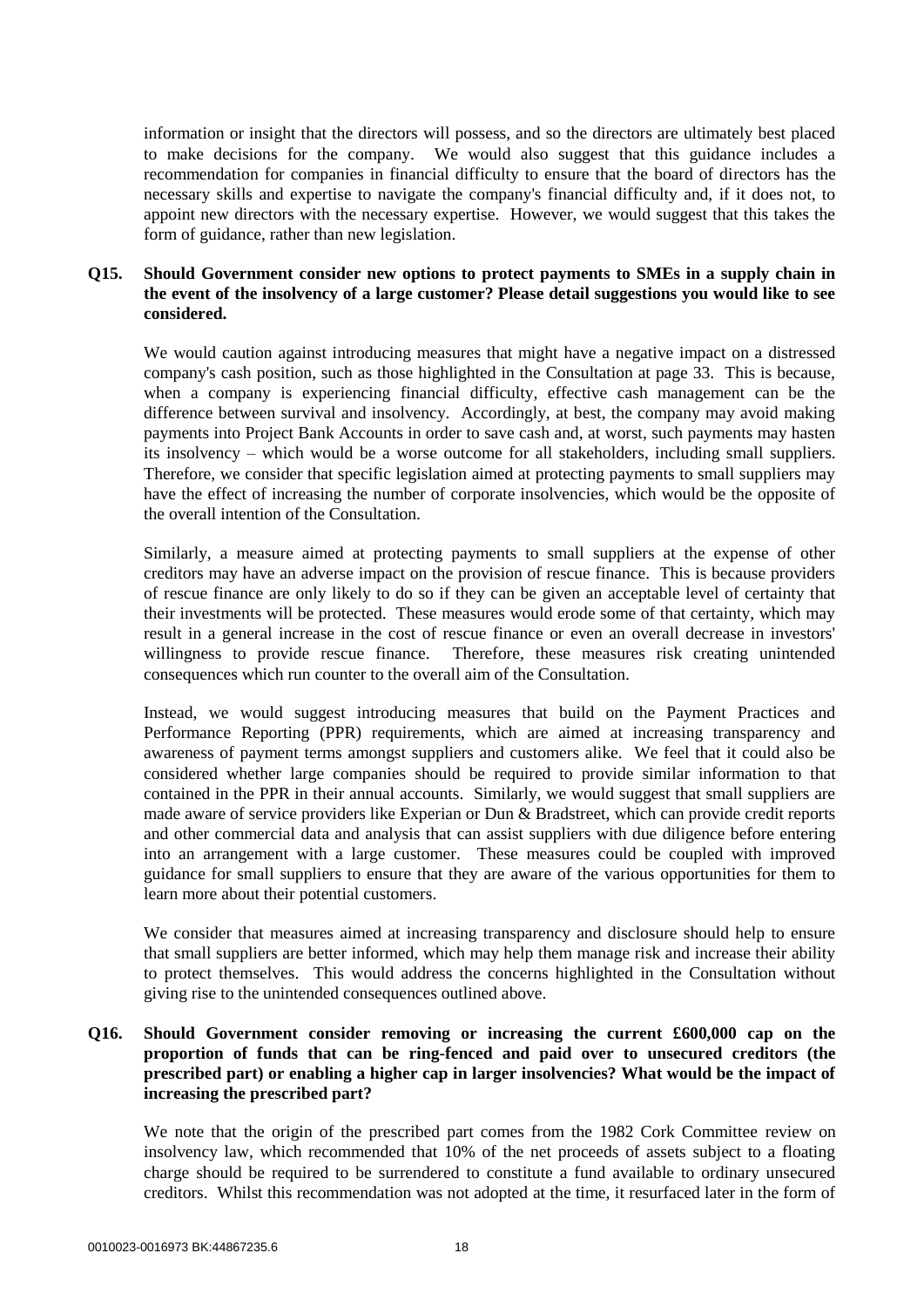the prescribed part under section 176A of the Insolvency Act 1986 (which was inserted by the Enterprise Act 2002 and which came into force in September 2003). The current £600,000 cap on the prescribed part has been in force since the introduction of the prescribed part in 2003.

We also note that the introduction of the prescribed part coincided with the abolition of Crown preference. At the time, part of the justification for the prescribed part was that it was felt that the benefit of the abolition of Crown preference should go to unsecured creditors rather than floating charge holders.

Since the cap on the prescribed part is already nearly 15 years old, we consider that there could be some justification in increasing the cap above £600,000, possibly on the basis of inflation since its introduction in 2003. However, we would caution that further analysis and consultation would be necessary before doing so. This is because an increase in the cap on the prescribed part might lead to a reduction in lending, higher interest rates or a reduction in the use of the floating charge, which might be harmful to smaller business in particular. Furthermore, we note that it is common for a charge purporting to be a fixed charge to actually be held to be a floating charge (see for example *Ashborder BV* v *Green Gas Power Ltd* [2004] EWHC 1517 (Ch)). Accordingly, the impact of an increase of the cap on the prescribed part and its corresponding impact on floating charge holders may be even greater than initially foreseen or intended.

**Q17. Is the current corporate governance framework in the UK, particularly in relation to companies approaching insolvency providing the right combination of high standards and low burdens? Apart from the issues raised specifically in this consultation document, can you suggest any other areas where improvements might be considered?**

We refer to the CLLS Company Law Committee's response to this question.

In addition, we note that the UK has always prided itself on having an effective and efficient insolvency regime that facilitates overseas investment in the UK. However, several EU states are currently changing and developing their own insolvency regimes, and there remains the threat that many companies would prefer to restructure their business under the US Chapter 11 rules rather than in the UK. Accordingly, we would caution that, unless proposals for reform are considered extensively and holistically, there is a danger that the UK could lose out to the US and the EU. We believe that this Consultation, along with the May 2016 consultation on the UK insolvency regime, should be used as an opportunity to improve the UK insolvency regime. In particular, we note that Brexit could provide an opportunity for the UK to cherry pick the best aspects of the US and EU regimes, without being subject to the EU harmonisation regime.

Finally, I would like to thank you for the extension of time granted in which to submit this response; the committee and I are very appreciative.

Yours sincerely

Jennifer Marshall Chair, Insolvency Law committee City of London Law Society